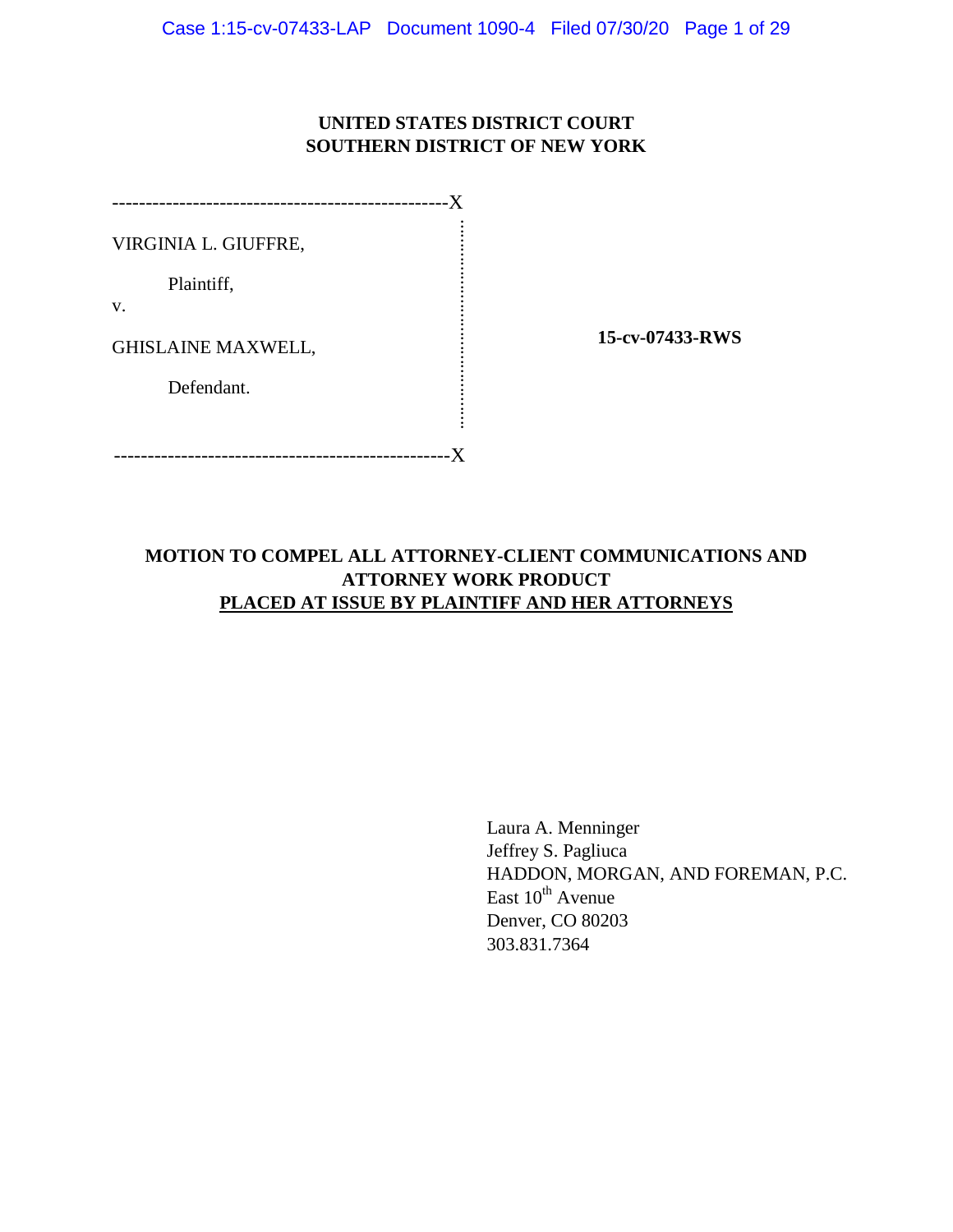# **TABLE OF CONTENTS**

| 1.              |                                                                                                                                                           |
|-----------------|-----------------------------------------------------------------------------------------------------------------------------------------------------------|
| 2.              |                                                                                                                                                           |
| 3.              | Correspondence re: Bradley Edwards and Paul Cassell v. Alan Dershowitz 3                                                                                  |
| 4.              |                                                                                                                                                           |
| 5.              | Categorical Entry re: correspondence potential legal action against entities and individuals<br>3                                                         |
| I.              | The Attorney-Client and Work Product Privilege Standards and Limitations 7                                                                                |
| $a$ .           |                                                                                                                                                           |
| $\mathfrak{b}.$ |                                                                                                                                                           |
| П.              | Plaintiff and her Attorneys Waived Attorney-Client and Work Product Privileges by<br>Putting Plaintiff's Representation At Issue in the Dershowitz Case 8 |
| a.              |                                                                                                                                                           |
| b.              | Edwards and Cassell's Waivers of Attorney-Client and Work Product Privilege in the                                                                        |
| $\mathcal{C}$ . |                                                                                                                                                           |
| III.            |                                                                                                                                                           |
| $a$ .           |                                                                                                                                                           |
| b.              |                                                                                                                                                           |
| $\mathcal{C}$ . | There is no basis to claim common interest or joint defense privilege 23                                                                                  |
|                 |                                                                                                                                                           |
|                 |                                                                                                                                                           |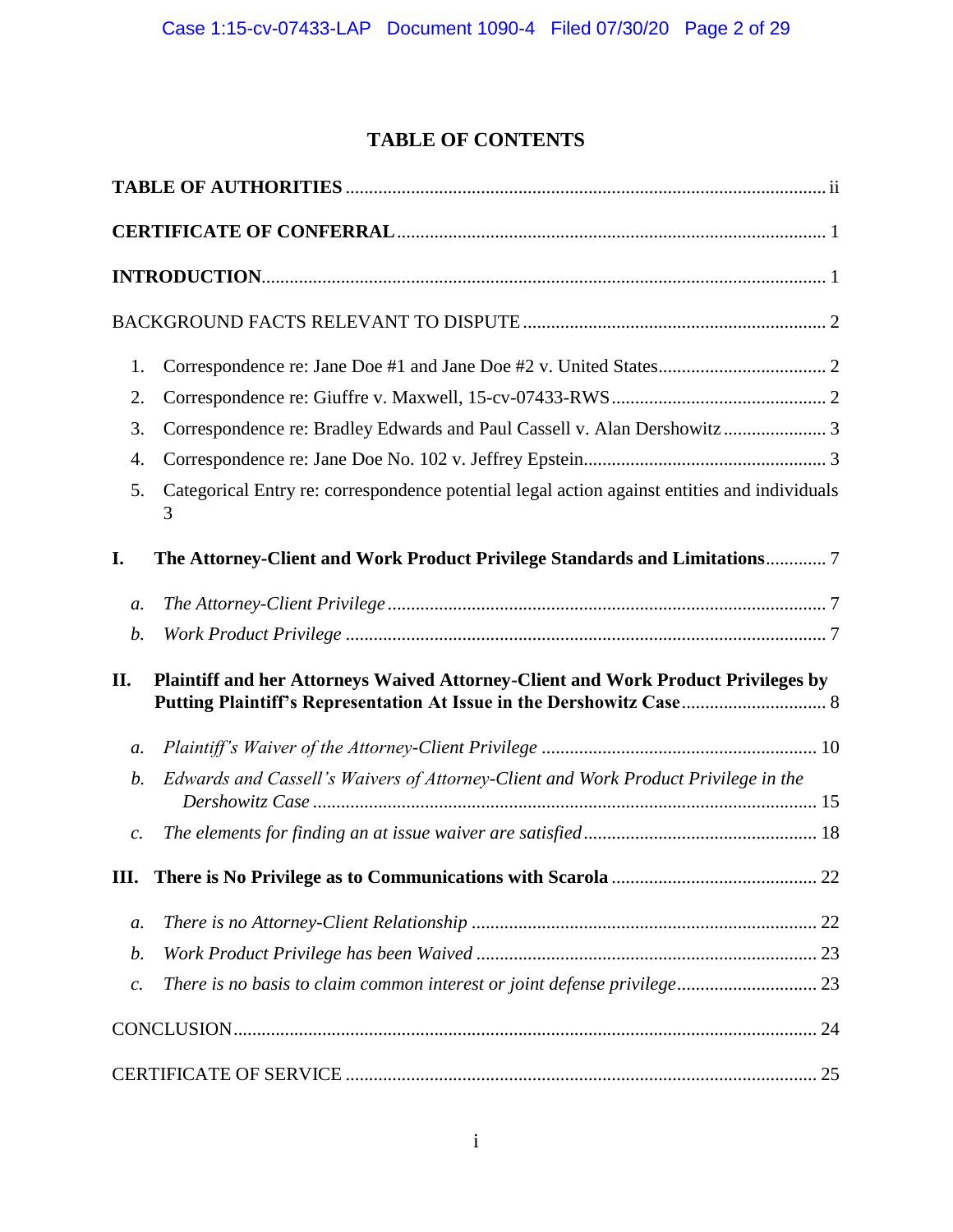# **TABLE OF AUTHORITIES**

<span id="page-2-0"></span>

| Bank Brussels Lambert v. Credit Lyonnais (Suisse), S.A., 210 F.R.D. 506, 509-10 (S.D.N.Y. |
|-------------------------------------------------------------------------------------------|
| Bowne of New York City, Inc. v. AmBase Corp., 150 F.R.D. 465, 488 (S.D.N.Y. 1993) 15, 21  |
| Calvin Klein Trademark Trust v. Wachner, 198 F.R.D. 53, 55 (S.D.N.Y. 2000)  8             |
|                                                                                           |
| Chin v. Rogoff & Co., P.C., No. 05 CIV. 8360(NRB), 2008 WL 2073934, at *6 (S.D.N.Y. May   |
|                                                                                           |

| Koumoulis v. Indep. Fin. Mktg. Grp., Inc., 295 F.R.D. 28, 39-40 (E.D.N.Y. 2013).  9  |  |
|--------------------------------------------------------------------------------------|--|
| McGrath v. Nassau Cty. Health Care Corp., 204 F.R.D. 240, 244 (E.D.N.Y. 2001)  9, 22 |  |
|                                                                                      |  |
|                                                                                      |  |
|                                                                                      |  |
|                                                                                      |  |
|                                                                                      |  |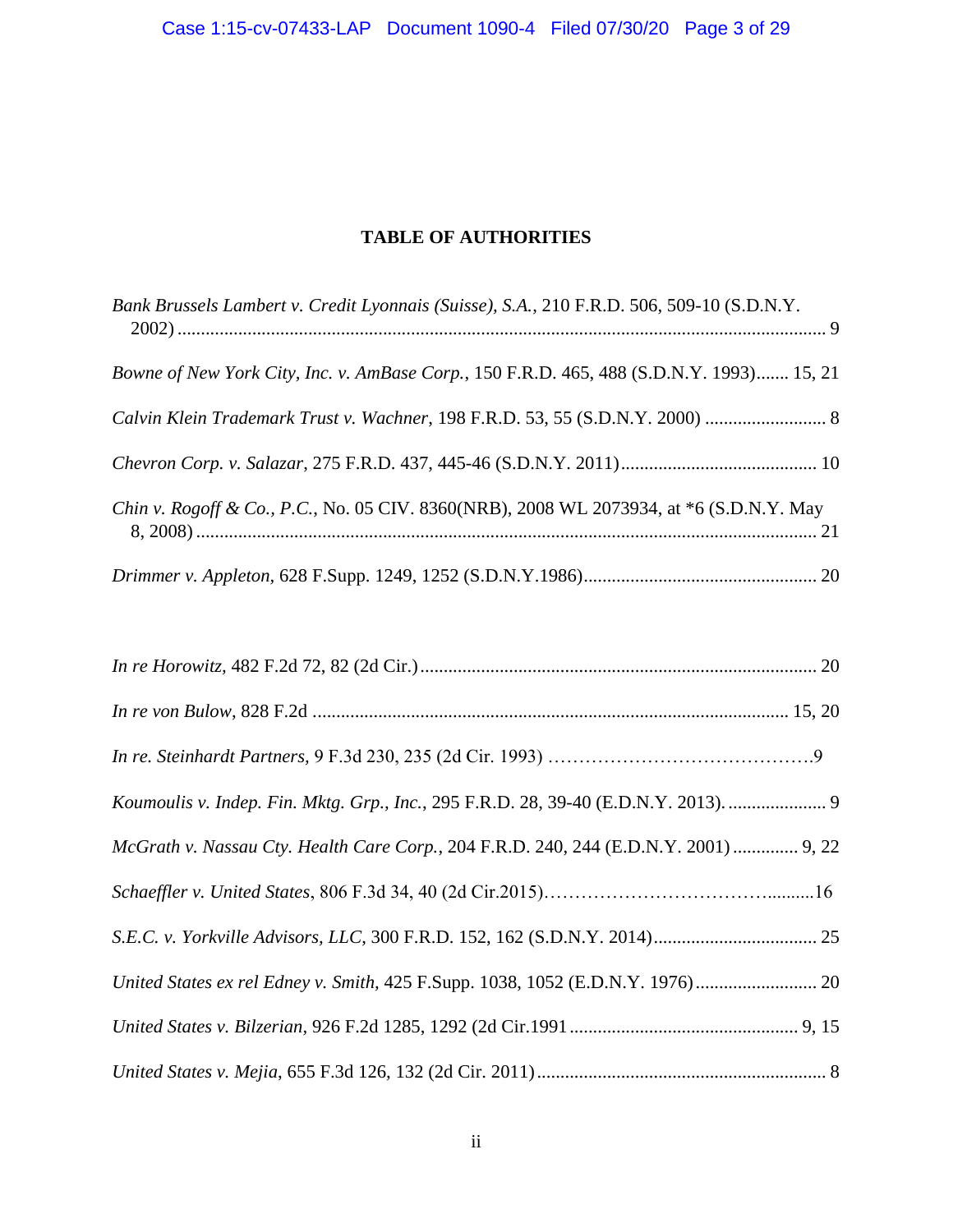# Case 1:15-cv-07433-LAP Document 1090-4 Filed 07/30/20 Page 4 of 29

| Urban Box Office Network, Inc. v. Interfase Managers, L.P., No. 01 Civ. 8854, 2004 WL |  |
|---------------------------------------------------------------------------------------|--|
|                                                                                       |  |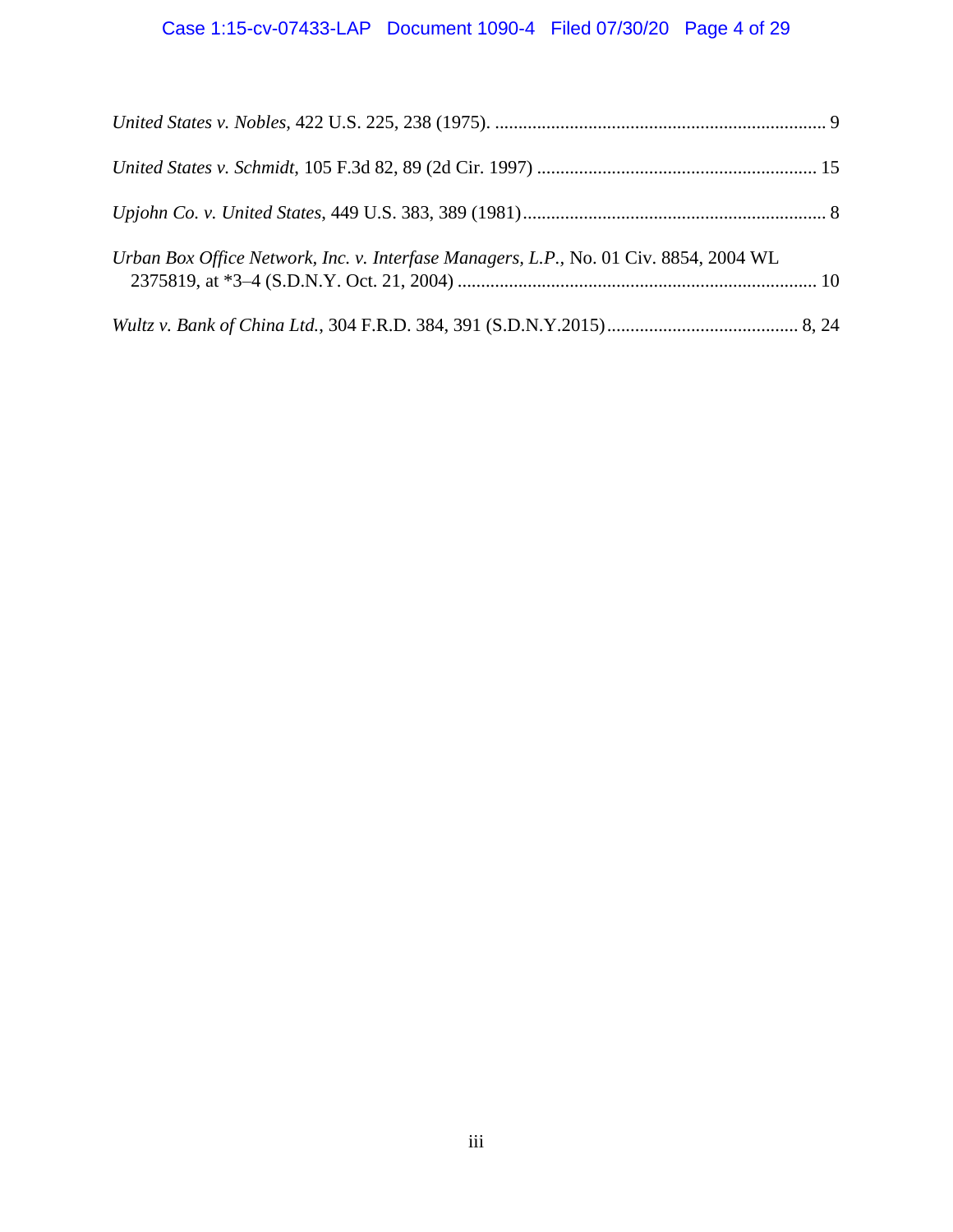Defendant Ghislaine Maxwell ("Ms. Maxwell") files this Motion to Compel All Attorney-Client Communications and Attorney Work Product Placed At Issue By Plaintiff and Her Attorneys ("Motion"), and as grounds therefore states as follows:

#### **CERTIFICATE OF CONFERRAL**

<span id="page-4-0"></span>Pursuant to Federal Rule of Civil Procedure  $37(a)(1)$ , undersigned counsel certifies that she conferred with opposing counsel regarding the issues contained herein and was unable to resolve the matter.

### **INTRODUCTION**

<span id="page-4-1"></span>Plaintiff and her attorneys have tied a Gordian knot of overlapping litigations, client representations and joint defense agreements. Through these multiple litigations and representations, they attempt to strategically leverage attorney-client communications and attorney work product to their tactical advantage by selectively disclosing information. Simultaneously, they desperately seek to avoid disclosure of related materials they know are unfavorable, would destroy Plaintiff's claim that she has been truthful, and reveal her attorneys' knowledge of Plaintiff's false statements in multiple sworn filings and her concerted media campaign. The law, however, does not permit such a manipulation of the attorney-client and work product privileges. Rather, the selective disclosure of privileged materials results in a waiver of privilege as to all such material. This waiver is broad-sweeping when, as here, the persons asserting the privileges have affirmatively put the subject matter of the materials at issue.

In the most recent of their serial litigations (apart from this case), Plaintiff's own attorneys Bradley Edwards ("Edwards) and Paul Cassell ("Cassell") sued Harvard Law Professor Alan Dershowitz ("Dershowitz") for defamation in Florida state court. The subject matter of that litigation concerned whether Mr. Dershowitz defamed Plaintiff's attorneys by claiming a) Plaintiff is lying; b) Edwards and Cassell knew Plaintiff is lying; c) Edwards and Cassell helped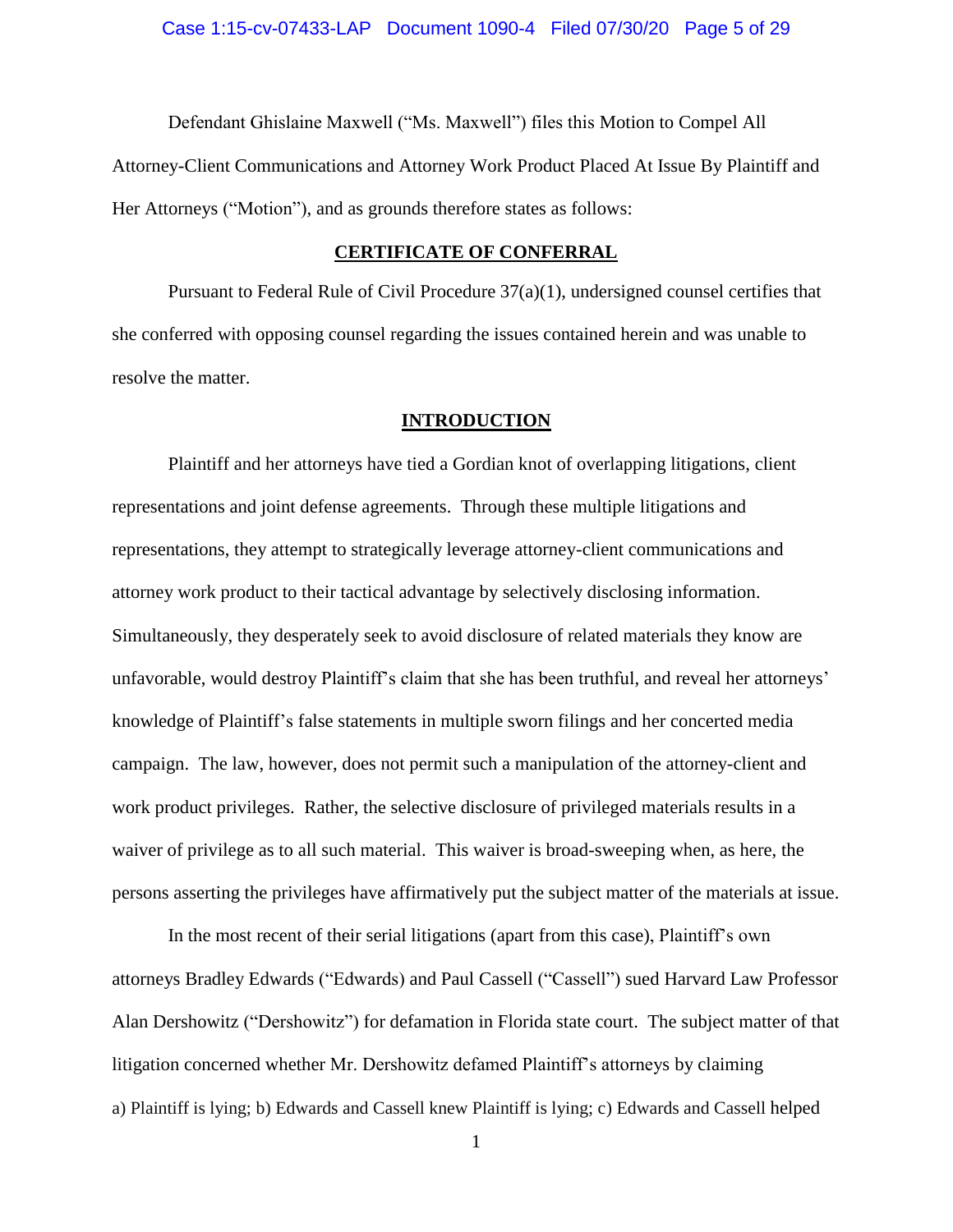### Case 1:15-cv-07433-LAP Document 1090-4 Filed 07/30/20 Page 6 of 29

Plaintiff lie and helped her concoct her stories; d) Edwards and Cassell failed to properly investigate Plaintiff's allegations before filing pleadings and sworn statements on Plaintiff's behalf; and e) Edwards and Cassell were motivated to take these actions by a desire to achieve personal economic gain. This litigation put at issue all communications between Plaintiff and her attorneys as well as her attorneys' complete work product in the investigations of Plaintiff's stories and accusations. The truth of the matters put at issue in the Dershowitz litigation can only be tested by examination of privileged materials, resulting in a sweeping waiver.

# **BACKGROUND FACTS RELEVANT TO DISPUTE**

<span id="page-5-0"></span>In her privilege log, Plaintiff has "categorically" logged five separate groups of

documents she has withheld on the basis of "AC Privilege and Work Product/joint

defense/common interest." The documents are identified as:

<span id="page-5-1"></span>1. Correspondence re: Jane Doe #1 and Jane Doe #2 v. United States, Case No. 08- 80736-CIV-Marra, pending in the Southern District of Florida. ("CVRA Case")

Plaintiff withheld documents purportedly to and from her attorneys (and others) related to legal advice regarding the CVRA Case (to which Plaintiff is not a party), and documents purportedly giving attorney mental impressions related to the CVRA Case and "evidence" related thereto. Declaration of Laura A. Menninger ("Menninger Decl.."), Exhibit A.

- (i) The date range of the documents is 2011 Present. *Id.*
- (ii) Persons identified as involved in the communications are: Plaintiff Virginia Giuffre ("Giuffre"), Brad Edwards ("Edwards"), Paul Cassell ("Cassell"), Brittany Henderson ("Henderson"), Sigrid McCawley ("McCawley"), Meredith Schultz ("Shultz"), David Boies ("Boies"), Jack Scarola ("Scarola"), Stan Pottinger ("Pottinger"), Ellen Brockman ("Brockman"), Legal Assistants ("Legal Assistants"), Professionals retained by attorneys to aid in the rendition of legal advice and representation ("Other Professionals"). *Id.*

<span id="page-5-2"></span>2. Correspondence re: Giuffre v. Maxwell, 15-cv-07433-RWS, pending in the Southern District of New York ("Maxwell Case"). *Id.*

(i) The date range of the documents is September 21, 2015– Present. *Id.*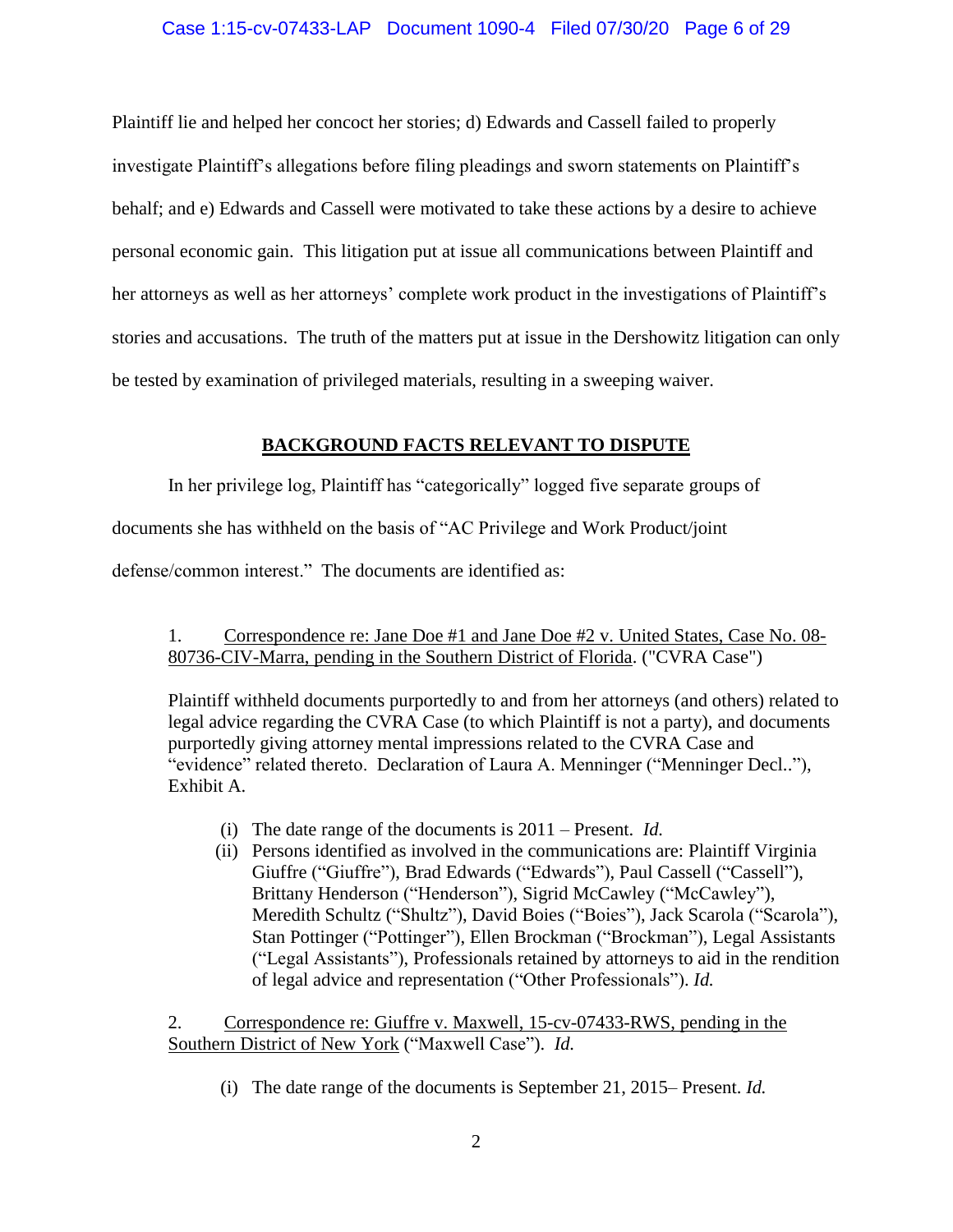(ii) Persons identified as involved in the communications are: Giuffre, Edwards Cassell, Henderson, McCawley, Schultz, Boies, Pottinger, Stephen Zach ("Zach"), Brockman, Legal Assistants and Other Professionals. *Id.*

<span id="page-6-0"></span>3. Correspondence re: Bradley Edwards and Paul Cassell v. Alan Dershowitz ("Dershowitz Case"), Case No. 15000072, pending in the Seventeenth Judicial Circuit, Broward County, Florida. ("Dershowitz Case"). *Id.*

- (i) The date range of the documents is January 2015 -Present. *Id.*
- (ii) Persons identified as involved in the communications are: Giuffre, Edwards Cassell, Henderson, McCawley, Schultz, Boies, Pottinger, Zach, Brockman, Legal Assistants and Other Professionals. *Id.*

<span id="page-6-1"></span>4. Correspondence re: Jane Doe No. 102 v. Jeffrey Epstein ("Epstein Case"), Case No. 09-80656-CIV-Marra/Johnson (Southern District of Florida) ("Epstein case")

- (i) The date range of the documents is 2009 Present
- (ii) Persons identified as involved in the communications are: Giuffre, Bob Josefsberg, Katherine W. Ezell, Amy Ederi, other Podhurst attorneys, Legal Assistants, and Professionals retained by attorneys to aid in the rendition of legal advice. *Id.*

<span id="page-6-2"></span>5. "This categorical entry is regarding correspondence potential legal action against entities and individuals." (same description re potential litigation)

- (i) The date range of the documents is from January 2015 –Present.
- (ii) Persons identified as involved in the communications are: Giuffre, Edwards Cassell, Henderson, McCawley, Schultz, Boies, Pottinger, Zach, Brockman, Legal Assistants and Other Professionals.

Plaintiff is withholding "Approx. 1.3 kilobytes [of documents] overlapping with other

cases" based on the categorically logged entries in Paragraph 1.

According to her most recent interrogatory response, Plaintiff has been represented in

various litigation matters identified above as follows:

(a) Pottinger, Boies, and McCawley (along with other Boies Schiller & Flexner LLP ("Boies Schiller") attorneys represent Ms. Giuffre as a non-party in the Dershowitz Case, starting in February 2015.

(b) Edwards (along with other Farmer, Jaffe, Weissing, Edwards, Fistos & Lehrman, P.L. attorneys), Cassell, Pottinger, Boies and McCawley and Boies Schiller attorneys represent Ms. Giuffre in the Maxwell case, "the complaint of which was filed in September, 2015." *Id.*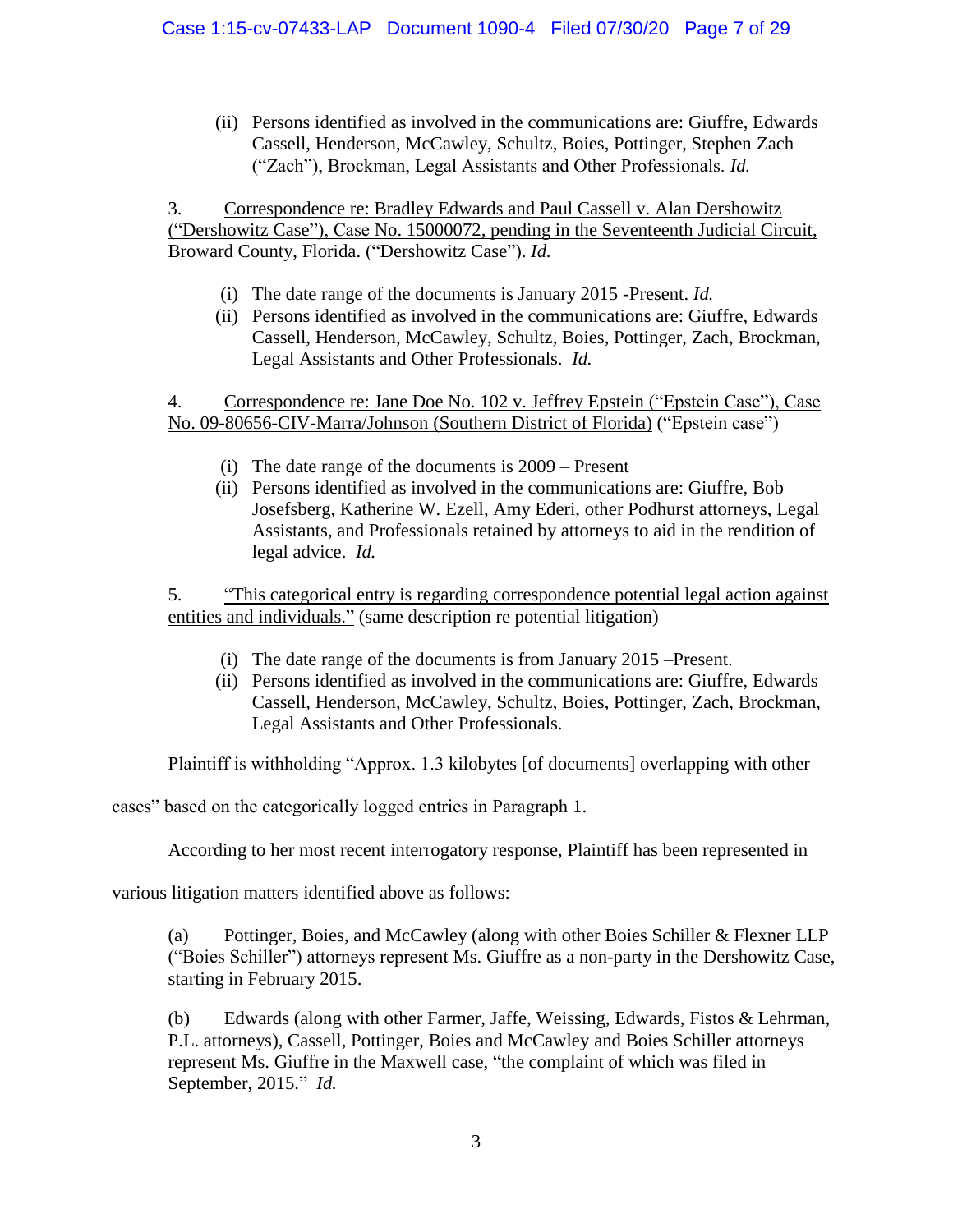### Case 1:15-cv-07433-LAP Document 1090-4 Filed 07/30/20 Page 8 of 29

(c) Cassell represents Ms. Giuffre as a non-party in the CVRA Case, starting in May of 2014. *Id.*

<span id="page-7-0"></span>(d) Edwards and other Farmer, Jaffe attorneys represent Ms. Giuffre as a non-party in the CVRA Case, starting in 2011. *Id.*

(e) Cassell provided Ms. Giuffre with legal advice concerning potential legal action starting in early 2011. *Id.*

(f) Cassell, Edwards and other Farmer, Jaffe attorneys, Pottinger, Boies (along with other Boies Schiller attorneys) represent Ms. Giuffre regarding investigations into potential legal action starting in the second half of 2014. *Id.*

(g) According to Plaintiff, she has never been represented by Scarola.

Menninger Decl., Ex. B at 4.

### The CVRA Case

 $\overline{a}$ 

In the CVRA Case, Edwards (starting in 2011) and Cassell (starting in May 2014) have represented Plaintiff in attempting to obtain joinder in the pending action. On December 30, 2014, Cassell and Edwards filed a pleading titled "Jane Doe #3 and Jane Doe #4's Motion Pursuant to Rule 21 for Joinder in Action" in the CVRA Case. Menninger Decl., Ex C (the "Joinder Motion"). The Joinder Motion contained a number of allegations on behalf of "Jane Doe # 3," who is actually Ms. Giuffre, the Plaintiff in this case. The allegations include that "Epstein also sexually trafficked the then-minor Jane Doe [#3], making her available for sex to politically-connected and financially-powerful people." The "politically-connected and financially powerful people" identified by Edwards and Cassell by name in the Joinder Motion as having had sexual relations with Jane Doe #3 were Prince Andrew, Duke of York ("Prince Andrew"), Ms. Maxwell, Jean Luc Brunel ("Brunel") and Alan Dershowitz ("Dershowitz"). *Id.* at  $3-6.1$ 

<sup>&</sup>lt;sup>1</sup> The judge in the CVRA case subsequently struck these allegations, stating "[a]t this juncture in the proceedings, these lurid details are unnecessary to the determination of whether Jane Doe 3 and Jane Doe 4 should be permitted to join Petitioners' claim that the Government violated their rights under the CVRA. The factual details regarding with whom and where the Jane Does engaged in sexual activities are immaterial and impertinent to this central claim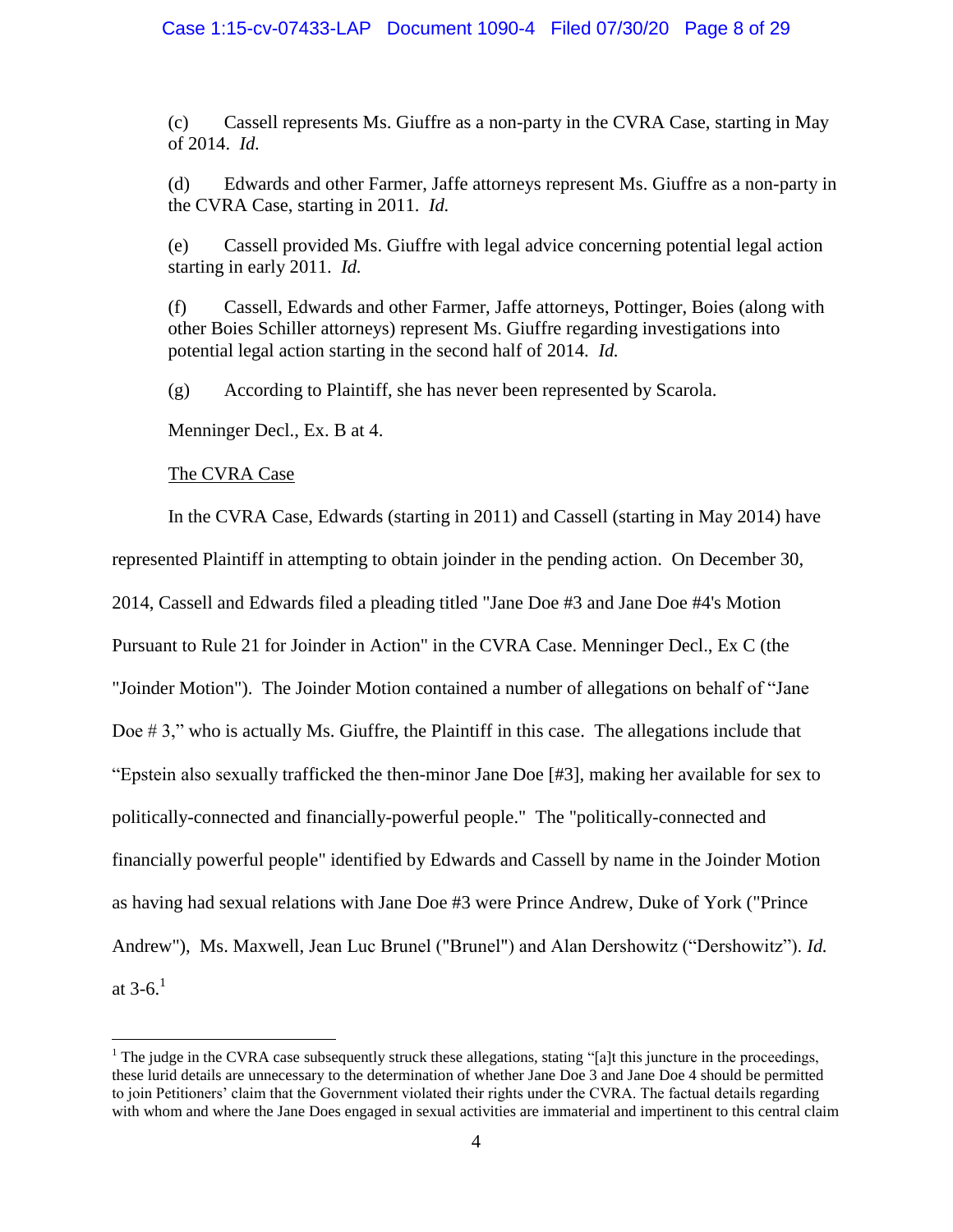### Case 1:15-cv-07433-LAP Document 1090-4 Filed 07/30/20 Page 9 of 29

Following the Joinder Motion, Dershowitz made numerous public appearances in which he vigorously denied the allegations, stated that Edwards and Cassell "are lying deliberately," and that if Cassell and Edwards "had just done an hours' worth of work, they would have seen she [Plaintiff] is lying through her teeth." *See* Menninger Decl., Ex. E at 9-10.

#### The Dershowitz Case

 $\overline{a}$ 

On January 6, 2015, Edwards and Cassell initiated litigation against Dershowitz - the Dershowitz Case. *See* Menninger Decl., Ex. F.

In the Dershowitz Case, Edwards and Cassell sued Dershowitz for defamation claiming that Dershowitz's public statements – that they and their client were lying and that they failed to investigate their client's claims – were false. The Complaint by Edwards and Cassell alleged that "[i]mmediately following the filing of what Dershowitz knew to be an entirely proper and wellfounded pleading, Dershowitz initiated a massive public media assault on the reputation and character of Bradley J. Edwards and Paul G. Cassell accusing them of intentionally lying in their filing, of having leveled knowingly false accusations against the Dershowitz without ever conducting any investigation of the credibility of the accusations, and of having acted unethically to the extent that their willful misconduct warranted and required disbarment." Menninger Decl., Ex. F, ¶ 17.

Edwards and Cassell claimed as false Dershowitz's statements that "Edwards and Cassell failed to minimally investigate the allegations advanced on behalf of their client [Virginia Giuffre] and even that they sat down with her to contrive the allegations." Menninger Decl., Ex. E at 9. During the Dershowitz litigation, Edwards and Cassel responded to interrogatories and requests for production issued by Dershowitz. Menninger Decl., Ex. G. Interrogatory No.1 asked:

<sup>(</sup>i.e., that they were known victims of Mr. Epstein and the Government owed them CVRA duties), especially considering that these details involve non-parties who are not related to the respondent Government. These unnecessary details shall be stricken." *See* Menninger Decl*.*, Ex. D.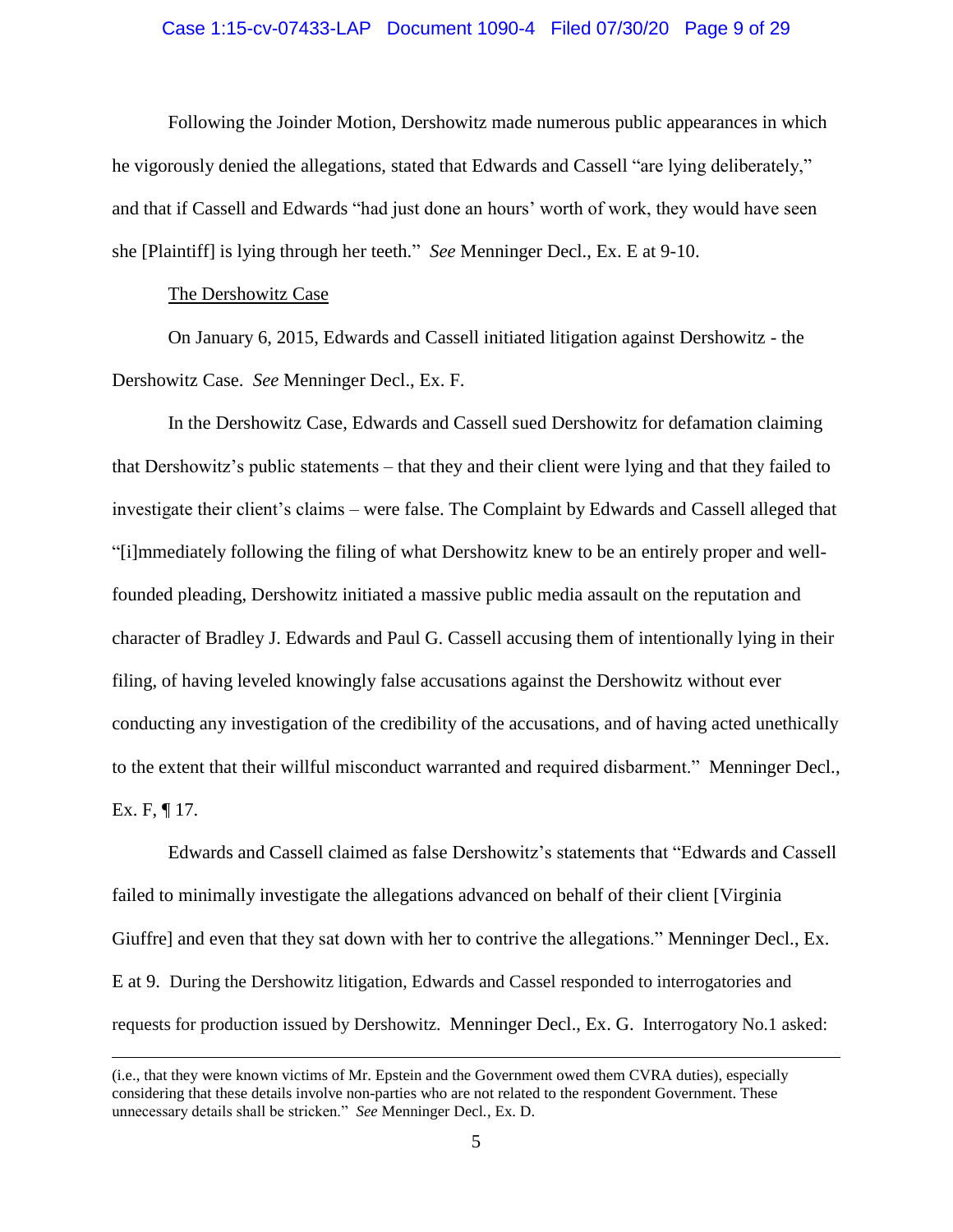### Case 1:15-cv-07433-LAP Document 1090-4 Filed 07/30/20 Page 10 of 29

"State verbatim or as close as possible Each statement by Dershowitz that You assert defamed You," to which Edwards and Cassel responded with nine pages of statements made by Dershowitz in the press where Dershowitz states: 1) Plaintiff is lying; 2) Edwards and Cassel know Plaintiff is lying; 3) Edwards and Cassel helped Plaintiff lie and "put words in her mouth"; and 4) Edwards and Cassel failed to properly investigate Plaintiff's allegations before publicizing Plaintiff's statements. Menninger Decl., Ex. G at 3-11.

Edwards and Cassell further stated that the listed Dershowitz press statements were defamatory because "[t]he factual assertions contained or implied in the statements quoted in answer to Interrogatory Number 1 were not true, notably with regard to claims that Edwards and Cassell were deliberately lying, had failed to conduct an investigation of the allegations before filing them, had manipulated or conspired with Jane Doe No. 3 to make intentionally false allegations about Mr. Dershowitz, and that Plaintiffs were motivated to participate in the filing of knowingly false accusations against the Defendant by a desire to achieve personal economic gain." Menninger Decl., Ex. G at 11, Response to Interrog. 2.

At the time the Dershowitz Case was filed, Edwards, Cassell and Boies represented Plaintiff regarding "potential litigations." *See supra* at ¶ 3f.

Plaintiff, Edwards and Cassell claim to be in a joint defense or common interest agreement relating to the Dershowitz Case (Menninger Decl., Ex. H at 205:19-206:7), although no such agreement has ever been produced.

Plaintiff and her counsel actively participated in the Dershowitz Case. Plaintiff provided a declaration in the Dershowitz Case in support of the claims against Dershowitz. Menninger Decl., Ex. I. Plaintiff also sat for a deposition in the Dershowitz Case and testified in a manner expected to support Edwards' and Cassell's claims. Menninger Decl*.*, Ex. H. Her counsel filed 12 pleadings in that matter.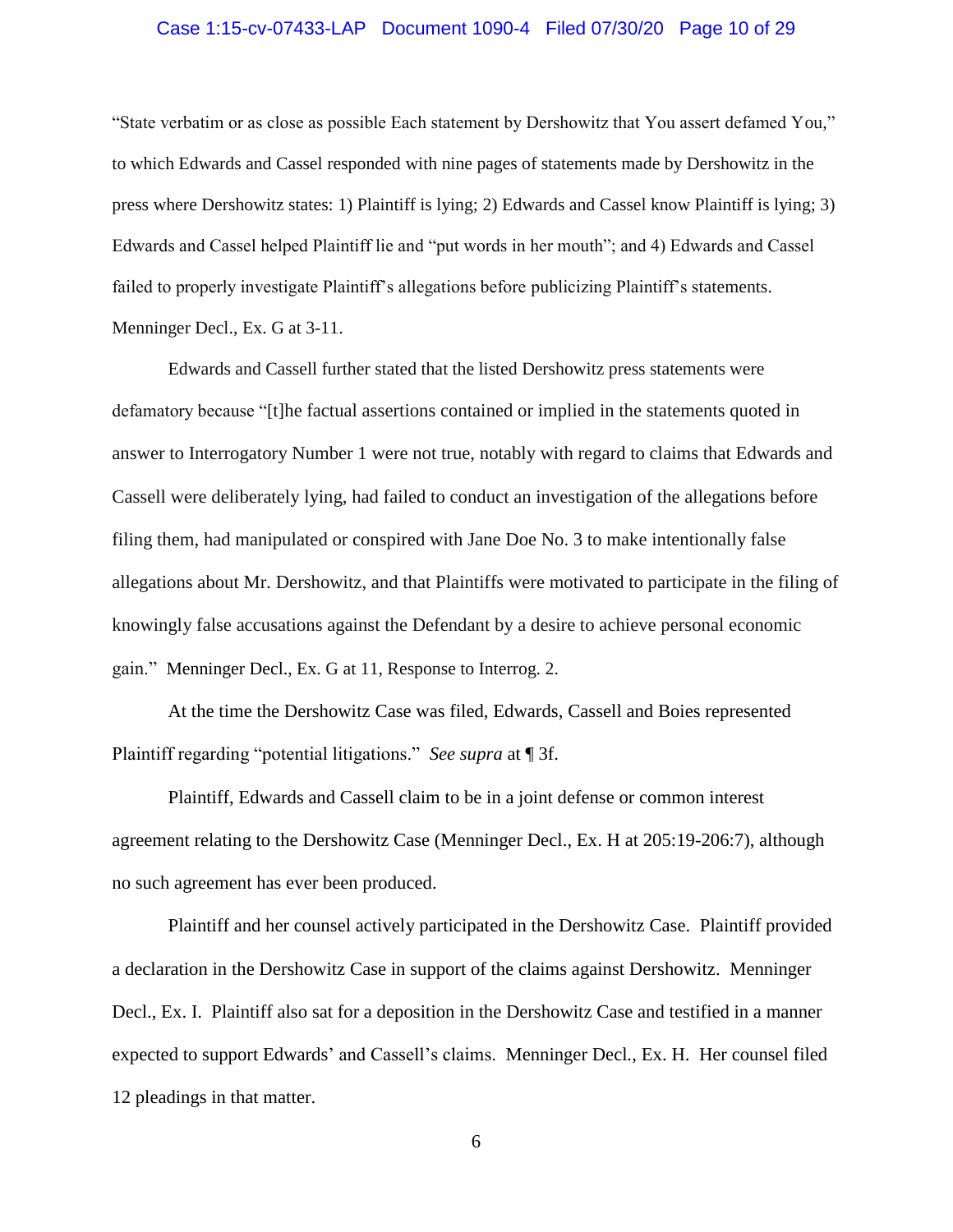### <span id="page-10-1"></span><span id="page-10-0"></span>**I. The Attorney-Client and Work Product Privilege Standards and Limitations**

### *a. The Attorney-Client Privilege*

"The attorney-client privilege protects communications (1) between a client and his or her attorney (2) that are intended to be, and in fact were, kept confidential (3) for the purpose of obtaining or providing legal advice." *United States v. Mejia*, 655 F.3d 126, 132 (2d Cir. 2011). The purpose of the privilege "is to encourage full and frank communication between attorneys and their clients and thereby promote broader public interests in the observance of law and administration of justice." *Upjohn Co. v. United States*, 449 U.S. 383, 389 (1981). "In order to balance this protection of confidentiality with the competing value of public disclosure, however, courts apply the privilege only where necessary to achieve its purpose and construe the privilege narrowly because it renders relevant information undiscoverable." *Mejia*, 655 F.3d at 132. Because the privilege "stands in derogation of the search for truth so essential to the effective operation of any system for justice ... the privilege must be narrowly construed." *Calvin Klein Trademark Trust v. Wachner*, 198 F.R.D. 53, 55 (S.D.N.Y. 2000) (citing *United States v. Nixon*, 418 U.S. 683, 710 (1974)). "The party invoking the privilege also has the burden to show that the privilege has not been waived." *Wultz v. Bank of China Ltd.*, 304 F.R.D. 384, 391 (S.D.N.Y.2015).

# *b. Work Product Privilege*

<span id="page-10-2"></span>The work-product privilege protects documents either created by counsel or at counsel's directive, in anticipation of litigation. *See In re Grand Jury Subpoenas Dated March 19, 2002 & August 2, 2002,* 318 F.3d 379, 383 (2d Cir. 2003). The attorney work-product privilege "shelters the mental processes of the attorney, providing a privileged area within which he can analyze and prepare his client's case." *United States v. Nobles,* 422 U.S. 225, 238 (1975). Again, the party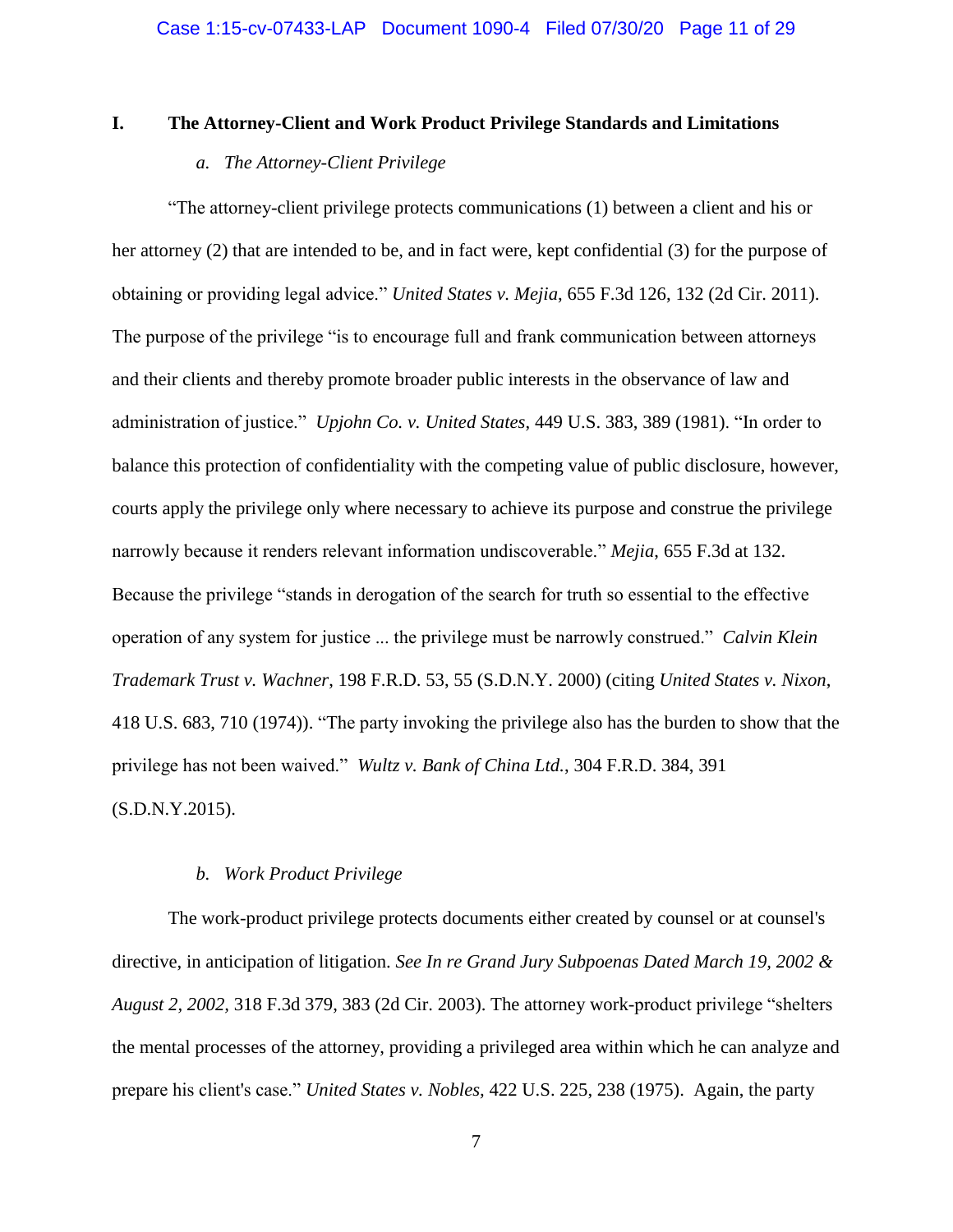### Case 1:15-cv-07433-LAP Document 1090-4 Filed 07/30/20 Page 12 of 29

asserting the work-product privilege "bears the heavy burden of establishing its applicability." *In re Grand Jury Subpoena Dated July 6, 2005,* 510 F.3d 180, 183 (2d Cir. 2007). Work product "includes both opinion work product, such as an attorney's mental impressions or legal theories, and fact work product, such as factual investigation results." *Koumoulis v. Indep. Fin. Mktg. Grp., Inc.*, 295 F.R.D. 28, 39-40 (E.D.N.Y. 2013), *aff'd,* 29 F. Supp. 3d 142 (E.D.N.Y. 2014). "Both the attorney-client and work-product privileges may be waived if a party puts the privileged communication at issue by relying on it to support a claim or defense." *Id*.

# <span id="page-11-0"></span>**II. Plaintiff and her Attorneys Waived Attorney-Client and Work Product Privileges by Putting Plaintiff's Representation At Issue in the Dershowitz Case**

"The [attorney-client] privilege may implicitly be waived when [a party] asserts a claim that in fairness requires examination of protected communications." *United States v. Bilzerian,* 926 F.2d 1285, 1292 (2d Cir.1991); *see also McGrath v. Nassau Cty. Health Care Corp.*, 204 F.R.D. 240, 244 (E.D.N.Y. 2001) ("Parties may waive any work product protection by putting the privileged information at issue"). Courts determine whether a subject matter has been placed at issue based on whether "(1) assertion of the privilege was a result of some affirmative act, such as filing suit, by the asserting party; (2) through this affirmative act, the asserting party put the protected information at issue by making it relevant to the case; and (3) application of the privilege would have denied the opposing party to information vital to his defense." *Bank Brussels Lambert v. Credit Lyonnais (Suisse), S.A.*, 210 F.R.D. 506, 509-10 (S.D.N.Y. 2002) (*quoting Hearn v. Rhay,* 68 F.R.D. 574, 581 (E.D.Wash.1975)). "[C]ourts have generally applied the *Hearn* [at issue] doctrine liberally, finding a broad waiver of attorney-client privilege where a party asserts a position "the truth of which can only be assessed by examination of the privileged communication." *Bank Brussels Lambert*, 210 F.R.D. at 508.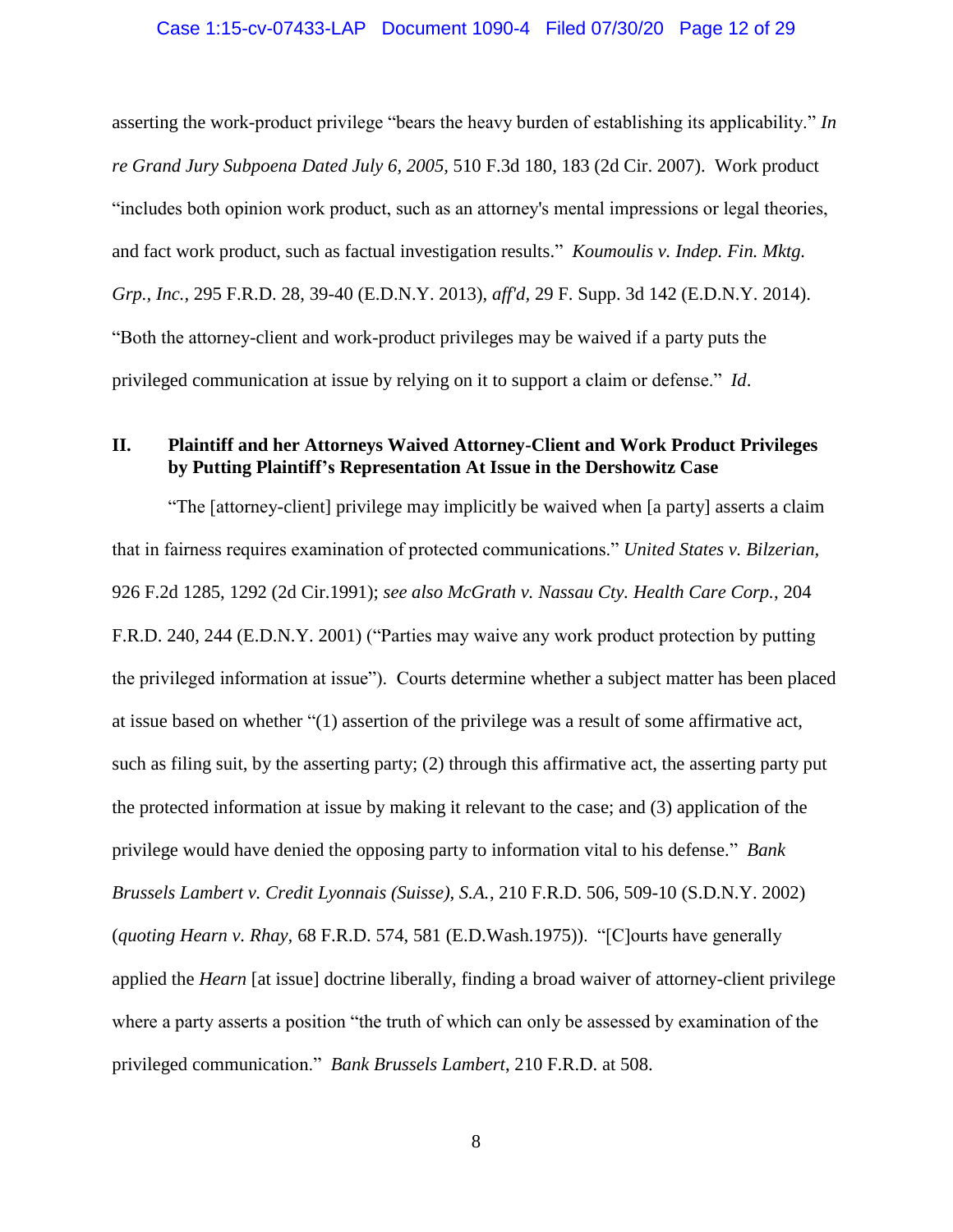### Case 1:15-cv-07433-LAP Document 1090-4 Filed 07/30/20 Page 13 of 29

After a party voluntarily discloses attorney-client communications or work-product information "to an adversary in one proceeding, it cannot withhold the same documents on the basis of privilege in a subsequent proceeding, even if that subsequent proceeding involves a different adversary." *Chevron Corp. v. Salazar*, 275 F.R.D. 437, 445-46 (S.D.N.Y. 2011); *see also In re Steinhardt Partners,* 9 F.3d 230, 235 (2d. Cir. 1993) ("The waiver doctrine provides that voluntary disclosure of work product to an adversary waives the privilege as to other parties [in a subsequent proceeding]."); *Urban Box Office Network, Inc. v. Interfase Managers, L.P.,* No. 01 Civ. 8854, 2004 WL 2375819, at \*3–4 (S.D.N.Y. Oct. 21, 2004) (applying same principle to waive attorney-client privilege). This, of course, makes sense because "where a party voluntarily undertakes actions that will predictably lead to the disclosure of [a] document, then waiver will follow." *Chevron Corp.*, 275 F.R.D. at 445-46 (*internal citations omitted)*.

"The scope of the attorney-client privilege waiver is determined on a case by case basis by considering the context of the waiver and the prejudice caused to the other party by permitting partial disclosure of privileged communications." *McGrath*, 204 F.R.D. at 244 (E.D.N.Y. 2001) (citing *In re Grand Jury Proceedings*[, 219 F.3d 175, 190 \(2d Cir.2000\)\)](http://www.westlaw.com/Link/Document/FullText?findType=Y&serNum=2000448741&pubNum=506&originatingDoc=I5152e91053e311d9b17ee4cdc604a702&refType=RP&fi=co_pp_sp_506_190&originationContext=document&vr=3.0&rs=cblt1.0&transitionType=DocumentItem&contextData=(sc.Search)#co_pp_sp_506_190). "As in the attorneyclient context, fairness and prejudice concerns define the scope of any work product waiver." *Id.* at 192. Factors considered by the Second Circuit to find a broad waiver appropriate include "(1) whether substantive information has been revealed; (2) prejudice to the opposing party caused by partial disclosure; (3) whether partial disclosure would be misleading to a court; (4) fairness; and (5) consistency." *Id*.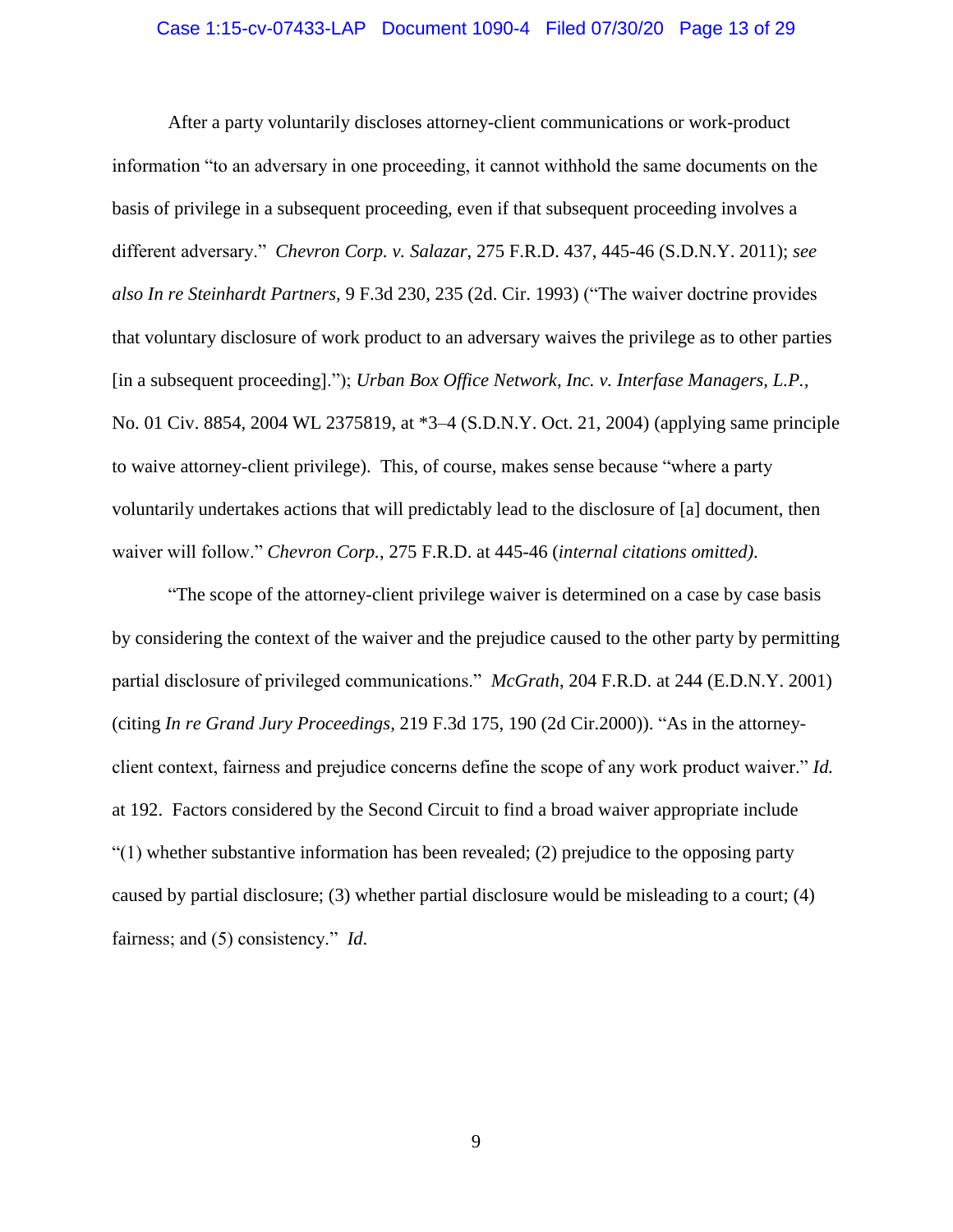### *a. Plaintiff's Waiver of the Attorney-Client Privilege*

<span id="page-13-0"></span>Edwards and Cassell sued Dershowitz for defamation claiming that Dershowitz's public statements about their representation of client were false. At the time those claims were filed, Edwards and Cassell represented Plaintiff in the CVRA Case. She was also represented by Edwards, Cassell and Boies regarding "potential litigation." The statements Edwards and Cassell claimed as false included that "Edwards and Cassell failed to minimally investigate the allegations advanced on behalf of their client [Virginia Giuffre] and even that they sat down with her to contrive the allegations." The allegations Edwards and Cassell failed to minimally investigate and/or contrived where the allegations made by Plaintiff in the CVRA Joinder Motion. Dershowitz counterclaimed against Edwards and Cassell suing them for 1) the publication of the false allegations of Giuffre in the Joinder Motion and 2) defamation for their extra-judicial false statements concerning Dershowitz and his alleged involvement with Giuffre.

Plaintiff and her counsel McCawley actively participated in the Dershowitz Case and affirmatively waived any attorney-client privilege over Plaintiff's communications. Plaintiff produced documents, sat for a deposition (Menninger Decl., Ex. H) and provided a sworn declaration (Menninger Decl., Ex. I). Through her participation in the case, Plaintiff specifically discussed her communications with Edwards and Cassell. In her sworn declaration, she discussed the following attorney communications:

• Her conversation with Brad Edwards in 2011 when she first told him her story. This was followed by a telephone conversation with Edwards and his attorney, Scarola, which was recorded with her knowledge and consent and which has been filed in multiple court papers and given to the press<sup>2</sup> (Menninger Decl., Ex I at  $\P$  55-56);

 $\overline{a}$ 

<sup>&</sup>lt;sup>2</sup> Edwards participated in this call as Plaintiff's attorney. Plaintiff believed that the conversation was covered by attorney-client privilege. *See* Menninger Decl., Ex. J, (email between Plaintiff and Sharon Churcher crafting communication to Edwards regarding publication of privileged communication). Yet, when the conversation was sent to the press, and used in later court filings, Plaintiff did nothing to stop the publication of this privileged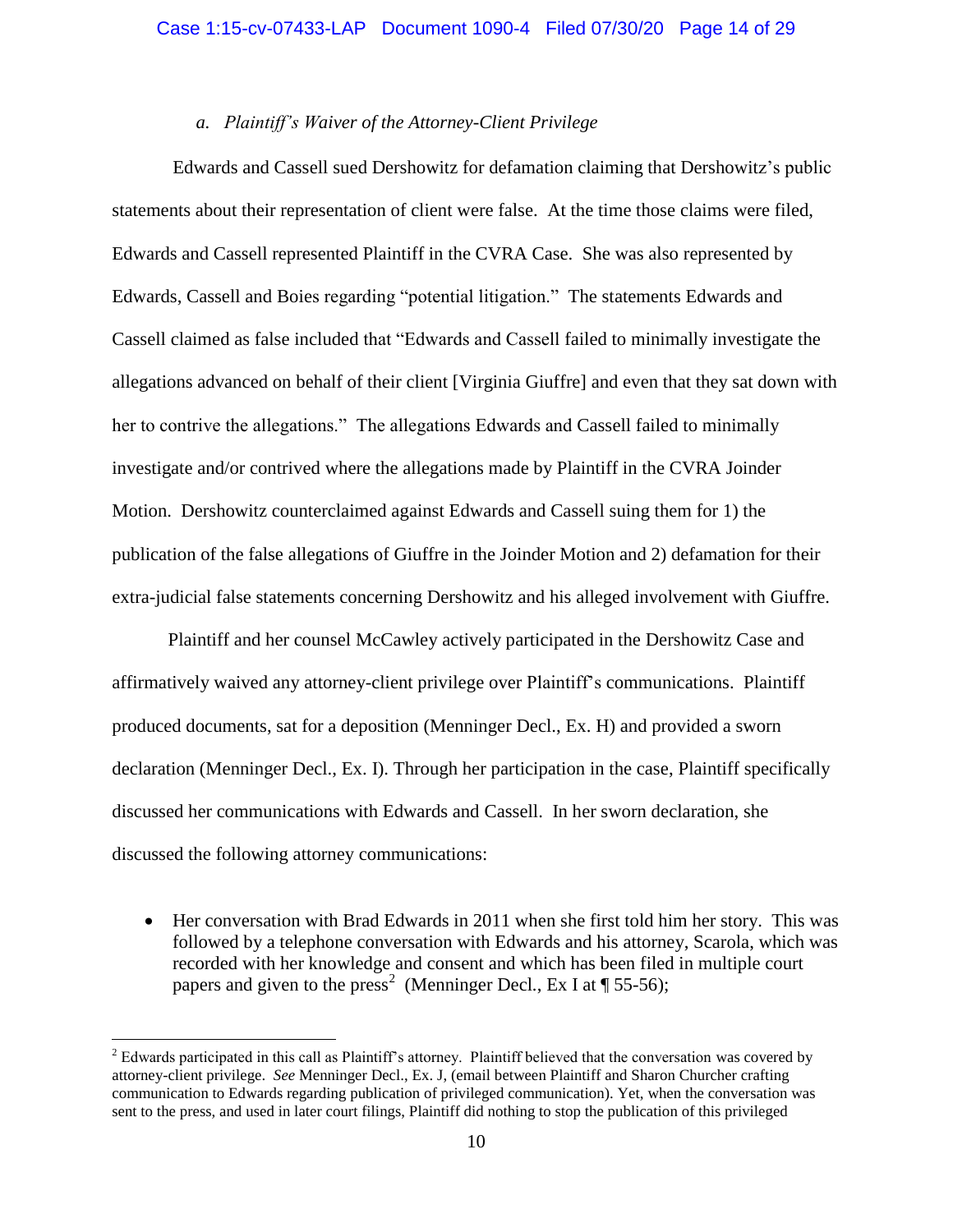- Her discussions with Edwards and Cassell of her representation in the CVRA Case (*id.* at  $\P(61);$
- Her directions to counsel to pursue criminal charges (*id.* at  $\P$  65);
- In her conversations with her attorneys "no one" has "pressured" her to identify Dershowitz as a person who allegedly abused her (*id.* at ¶ 67);
- Her authorization to her attorney to file various affidavits including her stories (*id.* at  $\P(67)$ ;
- Her attorneys' belief in the truth of her statements (*id.* at ¶ 68).

Plaintiff's waiver of her attorney-client privilege was solidified during her deposition in the Dershowitz Case. At the conclusion of questioning by Dershowitz's counsel, and after off the records discussions between and among McCawley, Edwards, Cassell and Jack Scarola (counsel for Edwards and Cassell), Mr. Scarola then asked Plaintiff a series of questions directly discussing her communications with her counsel. McCawley made no objection and Plaintiff responded to each question. Scarola asked if Edwards pressured or encouraged her to lie:

Q. Has Brad [Edwards] ever pressured you or encouraged you in any way or under any circumstances at any time to provide false information about Jeffrey Epstein?

# A. Never.

Q. Has he ever pressured you or encouraged you at any time or in any way, under any circumstances to provide false information about anyone or anything?

# A. Never.

Menninger Decl*.*, Ex. H at 202:5-202:12. Scarola asked similar questions concerning Cassell.

*Id.* at 202-03. The questioning, however, was not limited to Plaintiff's conversations with

Edwards and Cassell. Scarola's final question, again answered without objection by McCawley,

was:

 $\overline{a}$ 

communication. This alone is sufficient to waive the attorney-client privilege communication as between Edwards and Plaintiff. *See infra,* p. 19-20.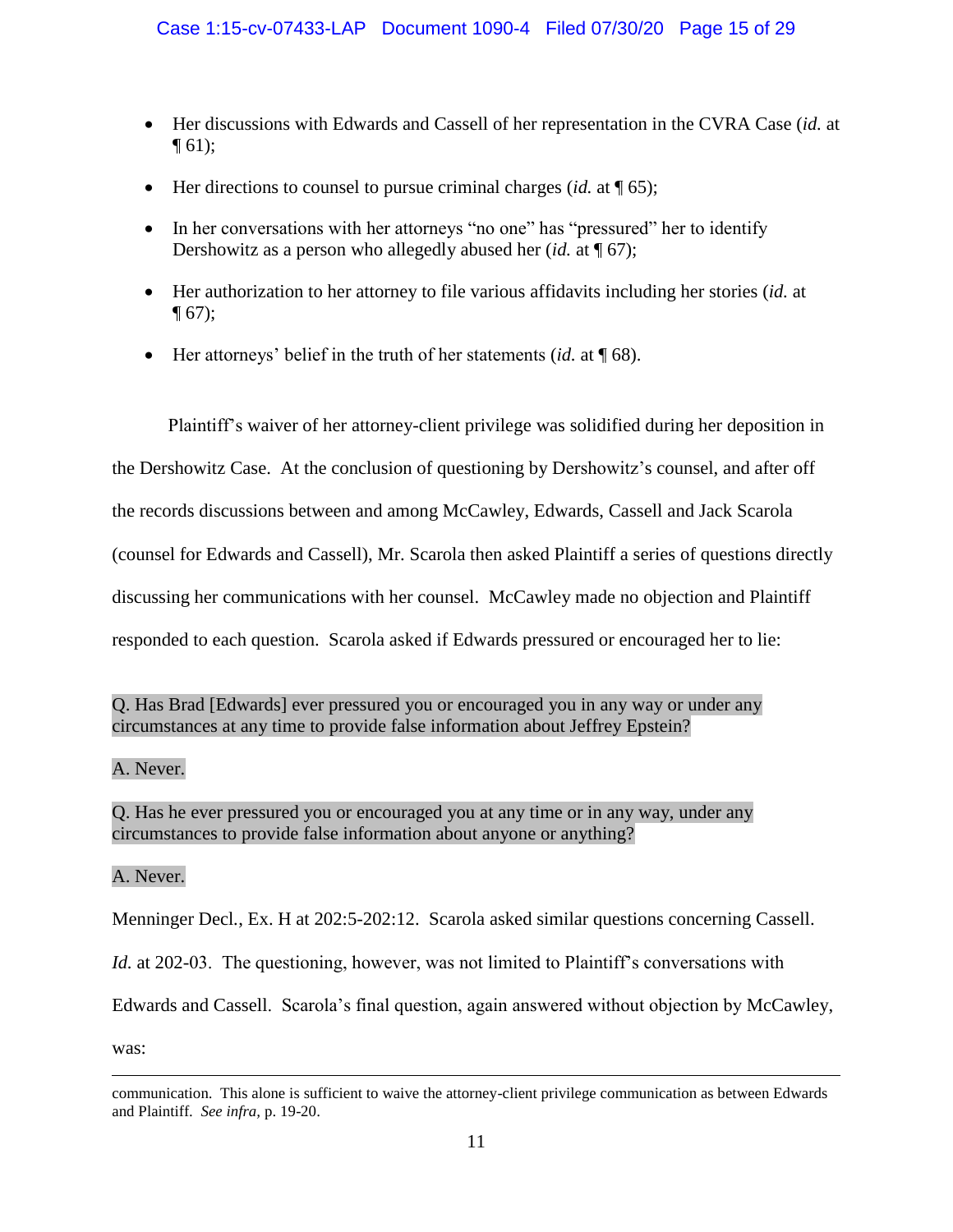Q. Apart from any efforts made by Jeffrey Epstein or agents on behalf of Jeffrey Epstein to silence you or to have you refrain from providing true and accurate information about the interactions that you had with Jeffrey Epstein and others to whom you were trafficked by Jeffrey Epstein, has anyone apart from that circumstance pressured you or encouraged you to provide false information about any of the topics that were covered during the course of your examination? . . .

# A. No.

Menninger Decl*.*, Ex. H at 203:18-204:7.

There is no mechanism by which Plaintiff could respond to any of these questions with the answer "never" unless she is recollecting and relying on the content of each and every communication she had with Edwards, Cassell and any other person (including each and every one of her attorneys) about the "topics covered" in the deposition. The topics covered in the deposition were wide ranging including the full breadth of statements she and her counsel had made in the CVRA Case, identification of the "high powered" individuals with whom she claims to have had sexual relations, when and how she allegedly met Epstein, the timing and specifics of her alleged encounters with Dershowitz, Prince Andrew, Maxwell and others, and her interviews with and statements to media outlets. In other words, the topics included every story Plaintiff has ever told concerning the time she claims she was a "sex slave."

Notably, the Special Master overseeing Plaintiff's deposition in the Dershowitz Case immediately recognized the waiver. On re-direct, the following colloquy occurred:

# Q BY MS. BORJA (Dershowitz' counsel): Now, I understand from your testimony that Mr. Edwards did not pressure you to give false information about this matter, is that fair?

# A. That's fair.

# Q. Tell me everything that Mr. Edwards told you about this matter?

MS. MCCAWLEY: Objection, that's privileged and she has not waived any privilege. She's not here testifying as to what she discussed with her lawyers.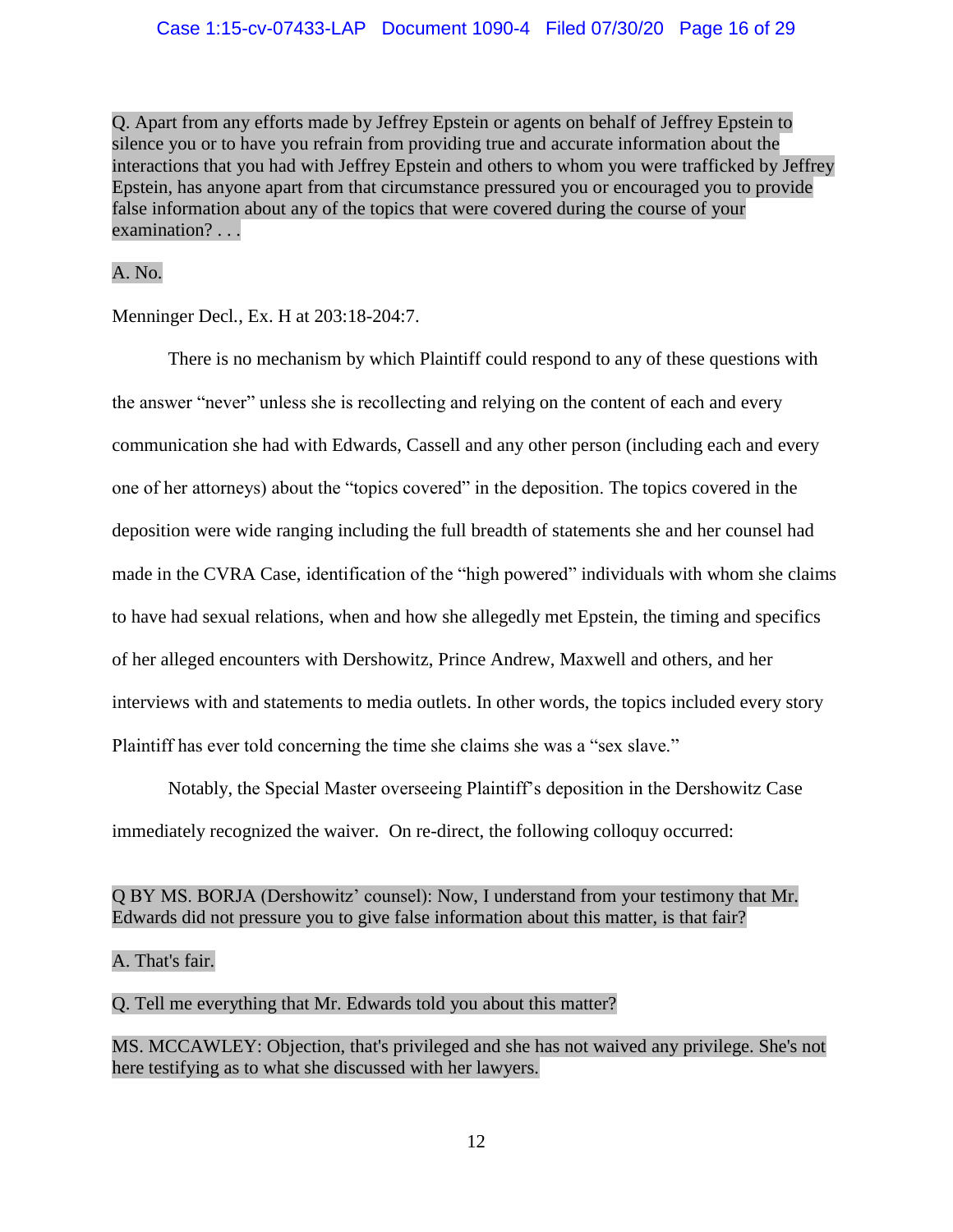SPECIAL MASTER: You know, it's an interesting point. I'm going to grant your motion for privilege, but I'm going to suggest to you that there might be a strong argument to be made that those questions opened some of the door. I'm going to let the judge decide that. But you can go ahead, ask the questions, we'll put it on the record for later determination, and it's going to force, to be blunt, this among other things may force the witness to come back and complete the deposition. Just let's be aware of that.

Menninger Decl*.*, Ex. H at 205:15-206:10.

This testimony directly placed Plaintiff's attorney-client communications and work product at issue in the Dershowitz Case. Edwards and Cassell took the affirmative position that Dershowitz's statements that Edwards and Cassell helped Plaintiff fabricate her stories were false and defamatory. *See* Menninger Decl*.*, Ex E, p. 2 ("Dershowitz went so far as to repeatedly accuse Edwards and Cassell of criminal misconduct in actively suborning perjury and fabricating the allegations of misconduct against him - acts that would warrant their disbarment from the legal profession. . . . Put simply, Dershowitz has made highly defamatory allegations that have no basis in fact"). Communications between Plaintiff and her attorney were a central issue in the claims brought by Edwards and Cassell, and Plaintiff voluntarily testified regarding those communications.

Plaintiff was acutely aware of how the information was being utilized in the Dershowitz Case. According to Plaintiff, she is a party to a joint defense or common interest agreement with Messrs. Edwards and Cassell. When the Dershowitz Case was filed, a mere week after the filing of the Joinder Motion on Plaintiff's behalf, Edwards and Cassell represented Plaintiff, who Dershowitz had also threatened to sue. Thus, Edwards and Cassell allegedly act both as Plaintiff's attorneys and her joint-defense or common interest partners. Plaintiff was aware that what was, or in this case was allegedly not, said between her and her attorney would be affirmatively used by her counsel/joint defense partners in support of their claims. She authorized the disclosure and testified, both with the assistance of McCawley.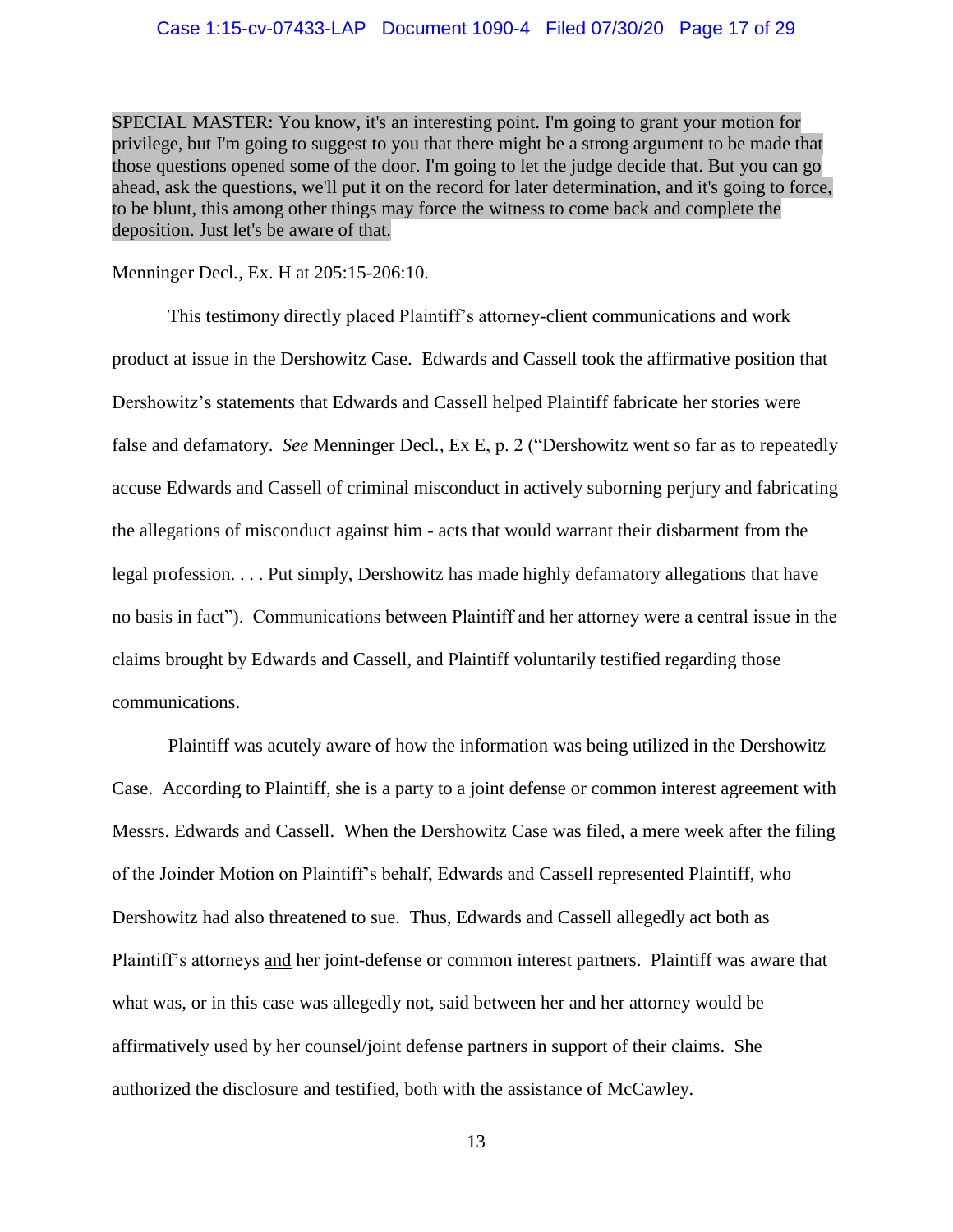#### Case 1:15-cv-07433-LAP Document 1090-4 Filed 07/30/20 Page 18 of 29

Plaintiff, on behalf of her joint defense partners, provided evidence to support the factual claim neither Edwards or Cassell (nor anyone else) asked Plaintiff to lie about her stories of alleged sexual abuse and trafficking. The only way the truth of that issue can be tested is through the examination of all her communications about her stories, with attorneys or otherwise. *See Bowne v. AmBase Corporation,* 150 F.R.D. 465, 488 (S.D.N.Y.1993), *aff'd by* 161 F.R.D. 258 (S.D.N.Y.1995) (otherwise privileged communications put in issue where party "asserts a factual claim the truth of which can only be assessed by examination of a privileged communication"); *United States v. Bilzerian,* 926 F.2d 1285, 1292 (2d Cir.1991) ("[a] defendant may not use the privilege to prejudice his opponent's case or to disclose some selected communications for self-serving purposes. Thus, the privilege may implicitly be waived when defendant asserts a claim that in fairness requires examination of protected communications."); *In re von Bulow,* 828 F.2d at 101–02 ("[I]t has been established law for a hundred years that when the client waives the privilege by testifying about what transpired between her and her attorney, she cannot thereafter insist that the mouth of the attorney be shut. From that has grown the rule that testimony as to part of a privileged communication, in fairness, requires production of the remainder."); *United States v. Schmidt*, 105 F.3d 82, 89 (2d Cir. 1997) (criminal defendant who testified that she was never advised by her attorney of the fifth amendment implications of proceeding *pro se* put at issue all communications with her former attorney and her knowledge of the law as informed by her attorney-client communications).

"[T]he attorney-client privilege cannot at once be used as a shield and a sword. . . . A defendant may not use the privilege to prejudice his opponent's case or to disclose some selected communications for self-serving purposes." *Bilzerian*, 926 F.2d 1285, 1292 (2d Cir. 1991) (internal citations omitted); *Locascio*, 357 F.Supp.2d 536, 550 (E.D.N.Y. 2004) ("The privilege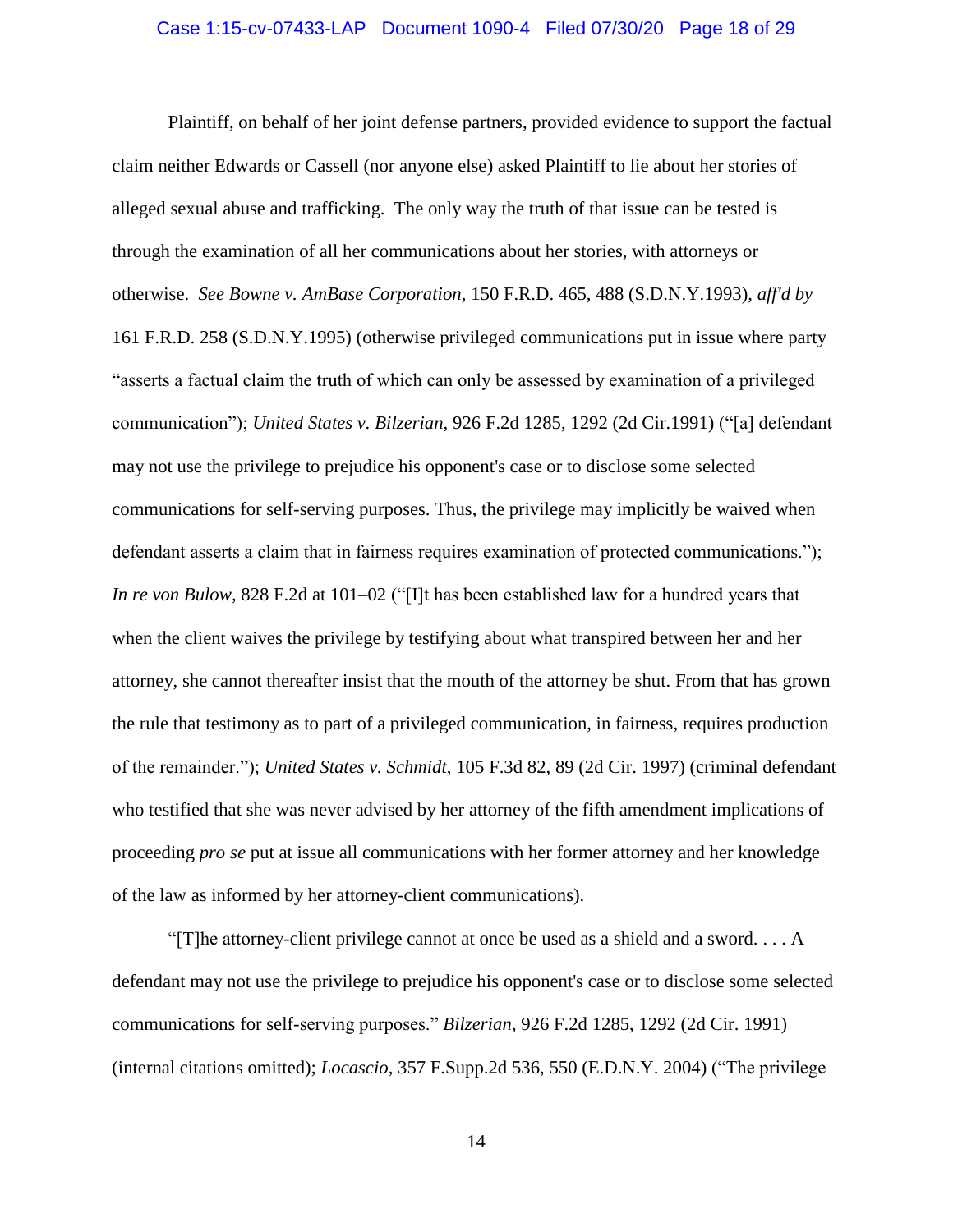### Case 1:15-cv-07433-LAP Document 1090-4 Filed 07/30/20 Page 19 of 29

may not simultaneously be used as a shield and a sword; where a defendant opens the door by waiving the attorney-client privilege, . . . the [party] cannot open the door only to the information he would like to admit.") Plaintiff has used her attorney communications as a sword on behalf of her joint defense partners, and therefore her communications with her attorneys are no longer shielded.

Plaintiff also testified that she shared her conversations and communications with Edwards to unrelated third parties. In particular, she shared her communications with a reporter for the Daily Mail Online, Sharon Churcher. *See* Menninger Decl., Ex. K, at 297:5-300:6. There is no doubt that sharing attorney-client communications with a third-party, particularly when that third party is a member of the press, acts to waive any claim of privilege. *Schaeffler v. United States*, 806 F.3d 34, 40 (2d Cir.2015). ("A party that shares otherwise privileged communications with an outsider is deemed to waive the privilege by disabling itself from claiming that the communications were intended to be confidential.").

# *b. Edwards and Cassell's Waivers of Attorney-Client and Work Product Privilege in the Dershowitz Case*

<span id="page-18-0"></span>In addition to Plaintiff's direct waiver, Plaintiff's counsel/joint defense partners Edwards and Cassell waived both attorney-client privilege and protection of their work product by putting those matters at issue in the Dershowitz Case. The scope of the subject matter put at issue in the Dershowitz Case could not be broader. Edwards and Cassell pleaded and argued at every conceivable turn that: 1) they had a good faith belief that Ms. Giuffre's allegations – communicated to them by Giuffre -- were true; 2) they conducted a thorough investigation of Ms. Giuffre's claims (their work product regarding Plaintiff and her allegations); 3) that Ms. Giuffre and her story were credible; 4) they did not have any communications or encourage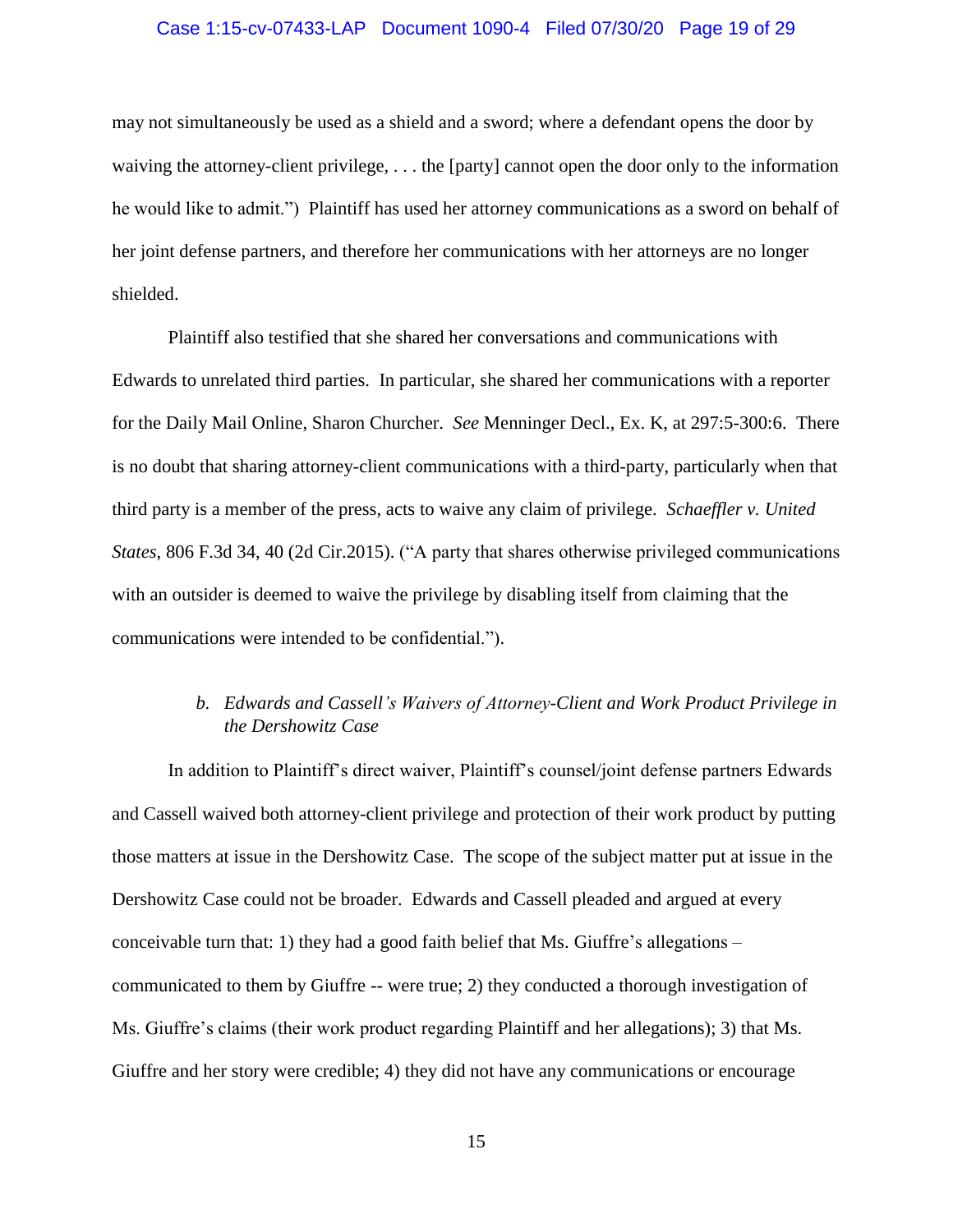# Case 1:15-cv-07433-LAP Document 1090-4 Filed 07/30/20 Page 20 of 29

Plaintiff to fabricate facts or portions of her stories; and 5) they were not motivated in taking their actions by potential financial gain . Edwards and Cassell point to both communications with Plaintiff and their own work product in an attempt to prove their claims.

By way of example, in the Motion for Summary Judgement in the Dershowitz Case,

Edwards and Cassell make the following assertions, citing attorney-client-privileged

communications and work product documents in support of their claims and defenses:

- "Ms. Giuffre has submitted a sworn affidavit, not only attesting to the truthfulness of her allegations against Dershowitz but also about the fact that she told her lawyers about these claims." (emphasis supplied) (attorney-client communications);
- "The assertions of sexual abuse are more than adequately corroborated by compelling circumstantial evidence which is detailed at length by Cassell in his deposition." (work product/investigations);
- "Regardless of whether Dershowitz sexually abused Ms. Giuffre, Edwards and Cassell clearly had a good faith basis for relying on the sworn representations of their client." (attorney-client communications, attorney thought process);
- "Edwards and Cassell had clearly conducted extensive investigation into the basis for Ms. Giuffre's allegations" (work product);
- "the undisputed record evidence establishes that Edwards and Cassell had every right following their detailed investigation to rely on Ms. Giuffre's credibility" (attorney-client communication, work-product and investigations, thought process and credibility assessments);
- "The good faith basis for Edwards and Cassell's reliance on Giuffre's allegations is laid out in detail by Professor Cassell in more than 50 pages of sworn testimony during his deposition. *See* Depo. Transcript of Paul Cassell (Oct. 16 & 17, 2015), at 61-117 (Exhibit #3)" (attorney investigative activities, work-product and attorney thought process based on what they "knew" through attorney-client communications).
- "Edwards and Cassell clearly had a powerful basis for believing their client's allegation that she had been sexually abused by Dershowitz, particularly where she had made this allegation to them as far back as 2011" (attorney-client communications)
- "Dershowitz made false and defamatory statements by alleging that two experienced and capable attorneys who thoroughly investigated and believed Ms. Giuffre's allegations in good faith should be disbarred" (work-product, investigation of alleged acts and investigation of credibility).

Menninger Decl., Ex E, at 1-13.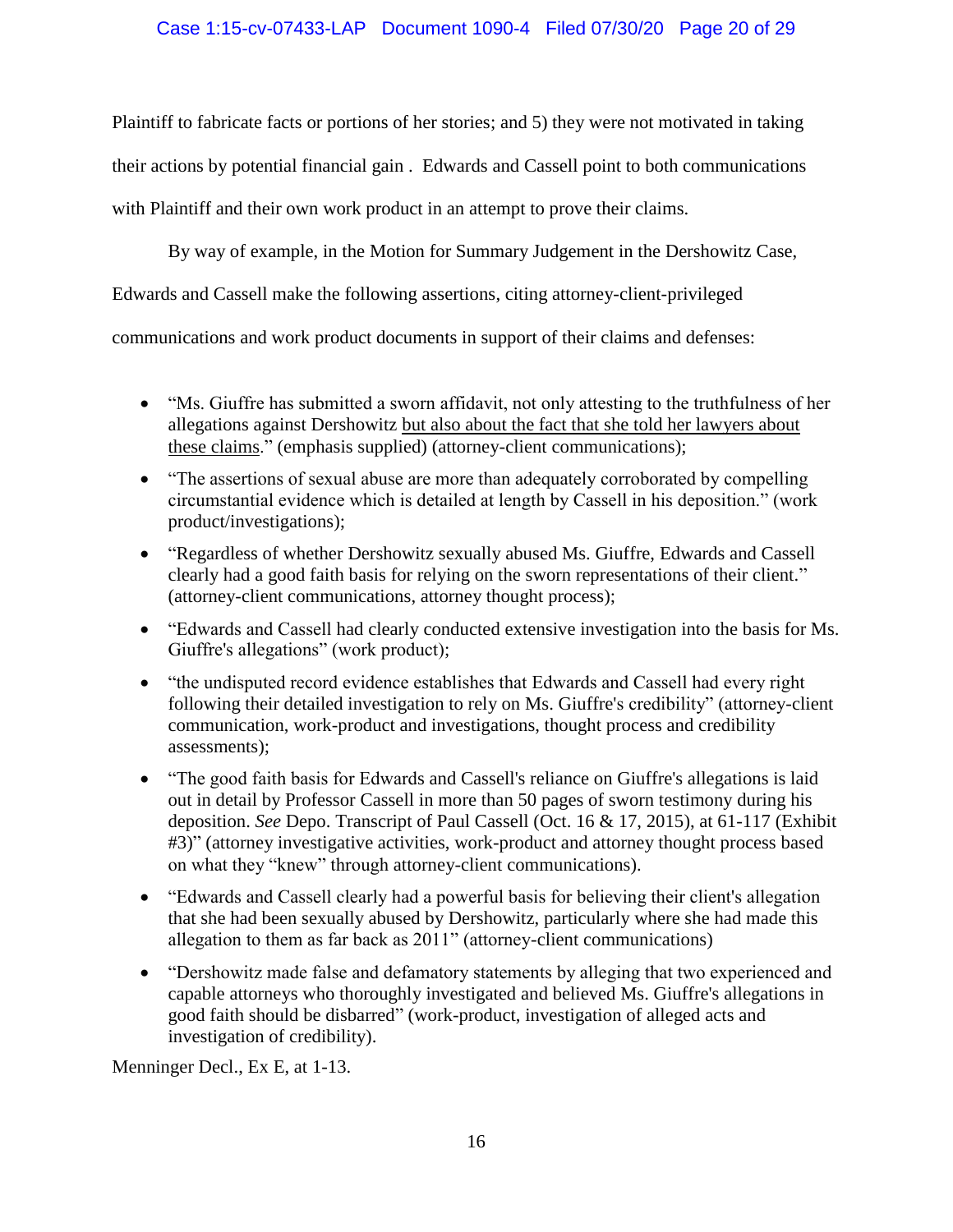### Case 1:15-cv-07433-LAP Document 1090-4 Filed 07/30/20 Page 21 of 29

In addition to the Motion for Summary Judgment, Mr. Cassell in his deposition spent more than 50 pages detailing the investigations and assessment of all of the evidence used as a factual basis for the Joinder Motion in the CVRA Case on behalf of Plaintiff. Menninger Decl., Ex. L at 61-117. During this soliloquy, Cassell details his and Edwards thought processes in assessing the claims, their evaluation of the evidence they reviewed, and all other information that he had to believe Plaintiff's stories. He specifically refers to Plaintiff, their evaluation of the evidence in light of the information they "knew" about Plaintiff, and their evaluation and thought process of how the evidence supported her stories. Of course, the information they "knew" about Plaintiff was a direct result of her attorney-client communications with them, and their evaluation of that evidence in the case is clearly work product. In reciting the work product he believes supports "Virginia's" story, Cassell states that this is "important to Virginia" and "I want to do a good job for Virginia Roberts on -- on representing all the -- the evidence that is available to support her." Menninger Decl.., Ex. L at 102:1-3 & 118:7-8. Having put these matters directly at issue, and utilizing both their work-product and attorney-client communications in support of the claims, there is a complete waiver of protection over 1) the content of communications between Plaintiff and her attorneys, and 2) her attorneys' work product and thought process in investigating and "reasonable belief" in the claims.<sup>3</sup>

 $\overline{a}$ 

<sup>3</sup> In a joint press release relating to the settlement of the *Dershowitz Case*, Plaintiff and her attorneys again affirmatively cite to Plaintiff's communications with them, their investigation of her statements, and their assessment of her credibility. The references include the time frame prior to their initial filing as well as information discovered throughout the course of the Dershowitz Cases. In that press release, Edwards and Cassel stated "Edwards and Cassell maintain that they filed their client's allegations in good faith and performed the necessary due diligence to do so, and have produced documents detailing those efforts." *Menninger Decl.*, Ex. M, p.1. The press release continues in stating that it was a "mistake" to have filed sexual misconduct allegations against Dershowitz citing, among other things, "the records and other documents produced by the parties." *Id*. at 2. These public statements provide a further waiver over the work product that led to the public acknowledgement that filing the lawsuit and reliance on Plaintiff's allegations was a "mistake."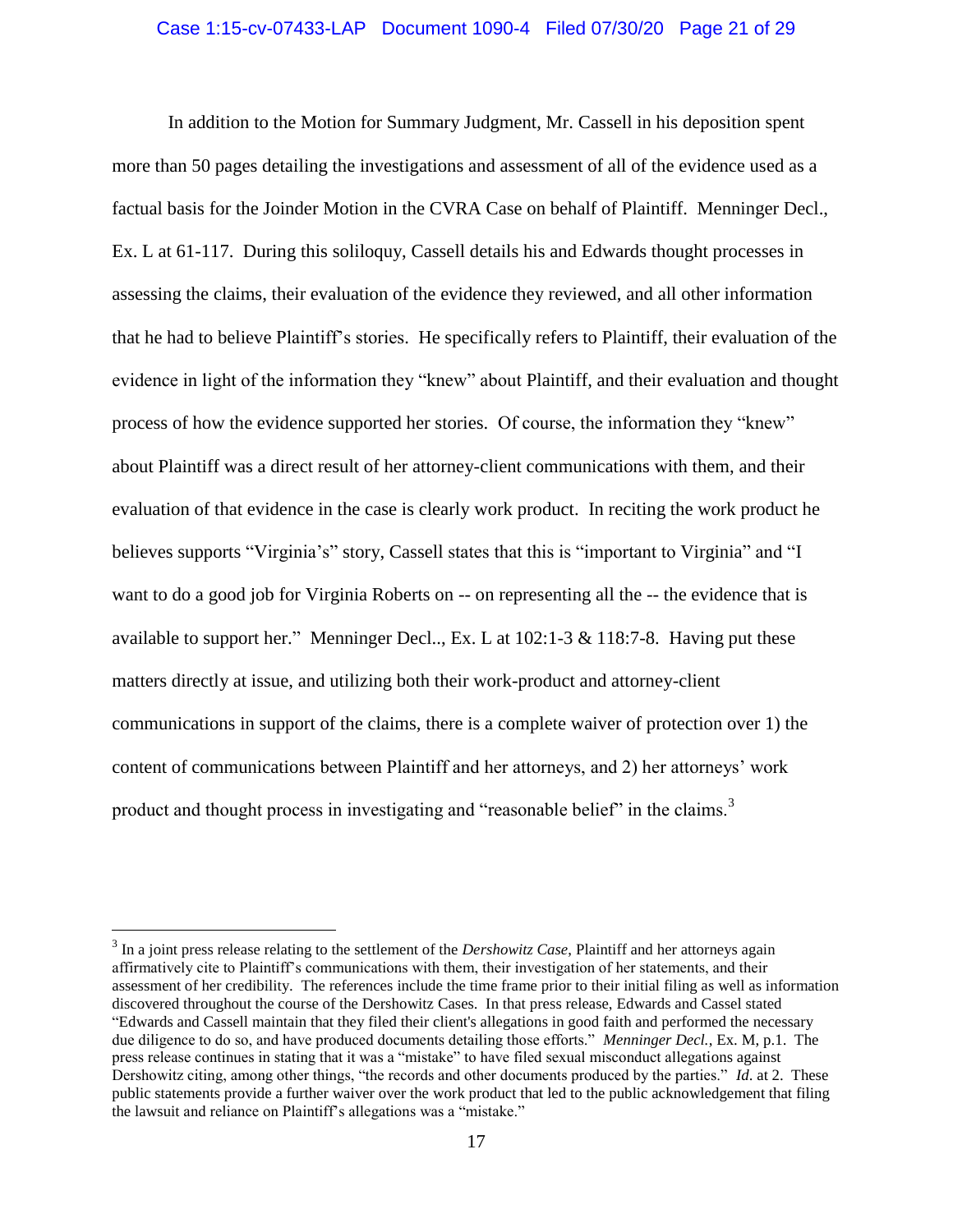### *c. The elements for finding an at issue waiver are satisfied*

<span id="page-21-0"></span>As discussed above, "courts have generally applied the [at issue] doctrine liberally, finding a broad waiver of attorney-client privilege where a party asserts a position "the truth of which can only be assessed by examination of the privileged communication." *Bank Brussels Lambert*, 210 F.R.D. at 508. All of the factors for waiver have been met: "(1) assertion of the privilege was a result of some affirmative act, such as filing suit, by the asserting party; (2) through this affirmative act, the asserting party put the protected information at issue by making it relevant to the case; and (3) application of the privilege would have denied the opposing party to information vital to his defense." *Id.* 210 F.R.D. at 509-10. Here, Edwards and Cassell, with the full knowledge and consent of Plaintiff, took the affirmative act of filing and participating in the Dershowitz Case. Through this affirmative act, they put at issues what Plaintiff told her attorneys, whether it was true, whether her attorneys helped her concoct additional allegations that would help her position, whether they adequately investigated her claims, their basis for believing Plaintiff was credible, and if they and their client were motivated to file false claims by a desire for financial gain.

As discussed above, Plaintiff voluntarily and affirmatively waived the attorney-client privilege through her testimony. That alone is sufficient to find an at issue waiver. Plaintiff also permitted the waiver of the attorney-client privilege by permitting Edwards and Cassell to put her communications with them and her attorneys' work product at issue with her full knowledge and consent. Plaintiff is a party to a joint defense agreement with Edwards and Cassell. She and her attorneys were involved in communication about the Dershowitz Case beginning in January 2015. The case was preemptively filed to beat Dershowitz to the courthouse, before he could act on his public statements that he intended to sue both Plaintiff and her attorneys for, among other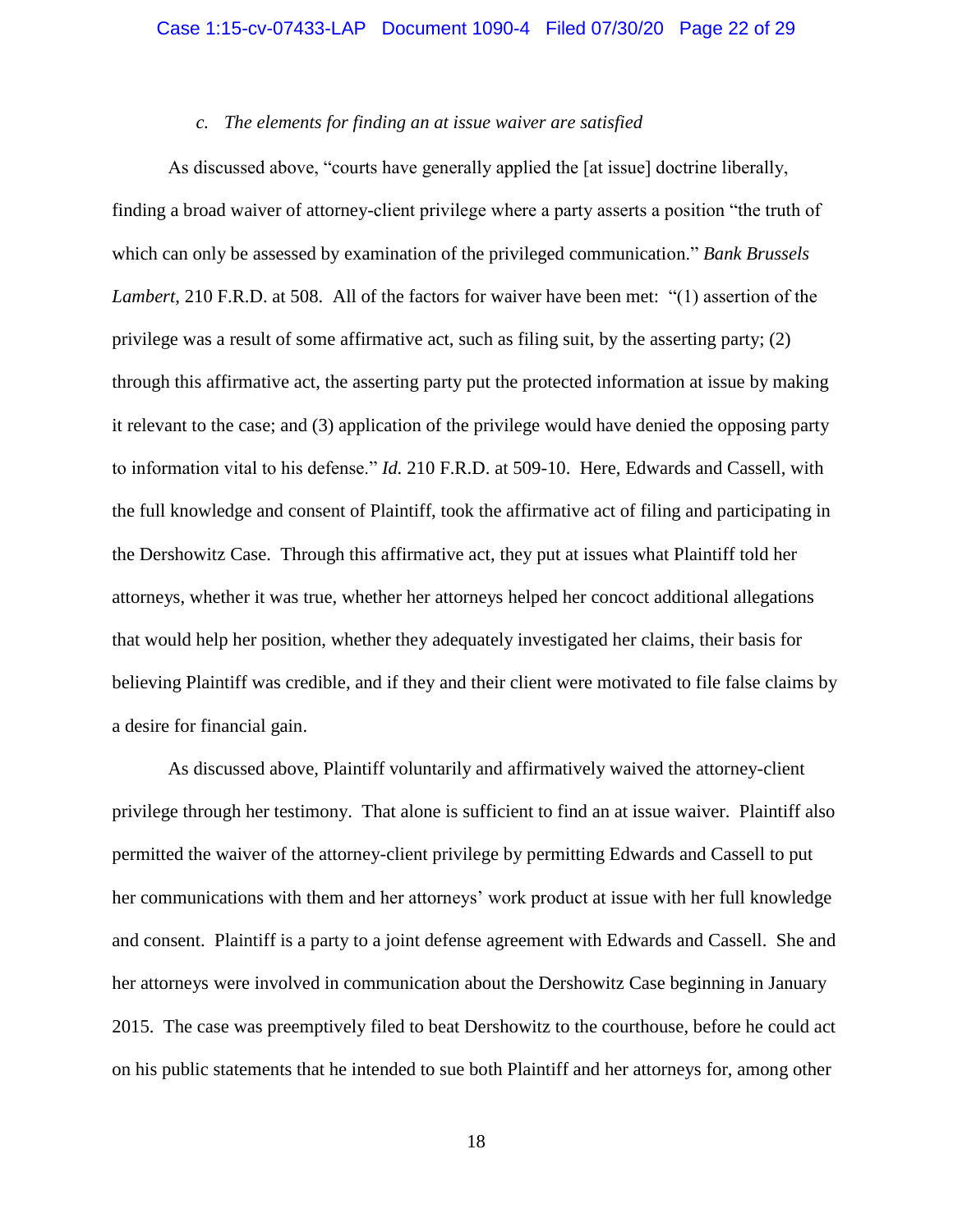### Case 1:15-cv-07433-LAP Document 1090-4 Filed 07/30/20 Page 23 of 29

things, defamation. Plaintiff did nothing to stop her counsel from filing the Complaint, despite the fact that it would necessarily put her communications with her counsel at issue. And, she actively participated in the litigation. Indeed, the testimony of Cassell makes clear that the purpose of the litigation was for Plaintiff's benefit, and that he wanted to do a "good job" for her.

Normally, an attorney cannot waive the attorney-client privilege without his client's knowledge and consent. *In re von Bulow*, 828 F.2d at 101. But, "[a] client may nonetheless by his actions impliedly waive the privilege or consent to disclosure." *Id.*, 828 F.2d 94, 101 (2d Cir. 1987) (citing *See United States ex rel Edney v. Smith,* 425 F.Supp. 1038, 1052 (E.D.N.Y. 1976) (implied waiver), *aff'd,* 556 F.2d 556 (2d Cir.), *cert. denied,* 431 U.S. 958 (1977); *Drimmer v. Appleton,* 628 F.Supp. 1249, 1252 (S.D.N.Y.1986) (implied consent); *Wigmore, supra,* § 2327)). In certain circumstances, an attorney may have "an implied authority to waive the privilege on behalf of his client." *Drimmer,* 628 F.Supp. at 1251; *see also In re von Bulow*, 828 F.2d at 101. "It is the client's responsibility to ensure continued confidentiality of his communications." *Id.* If a client is aware of her attorney's waiver of privilege and takes no action to preserve confidentiality, the privilege is lost. *Id.; In re Horowitz,* 482 F.2d 72, 82 (2d Cir.), *cert. denied,* 414 U.S. 867 (1973) ("[i]t is not asking too much to insist that if a client wishes to preserve the privilege under such circumstances, he must take some affirmative action to preserve confidentiality").

This situation is analogous to a client asserting advice of counsel as a defense, a situation in which an at issue waiver of the full scope of attorney-client communications is automatic. *See Bilzerian,* [926 F.2d at 1292](http://www.westlaw.com/Link/Document/FullText?findType=Y&serNum=1991018034&pubNum=350&originatingDoc=I71d728f2560d11d997e0acd5cbb90d3f&refType=RP&originationContext=document&vr=3.0&rs=cblt1.0&transitionType=DocumentItem&contextData=(sc.Search)) (defendant's testimony that he thought his actions were legal would have put his knowledge of the law and the basis for his understanding of what the law required into issue, directly implicating his conversations with counsel); *Chin v. Rogoff & Co., P.C.*, No.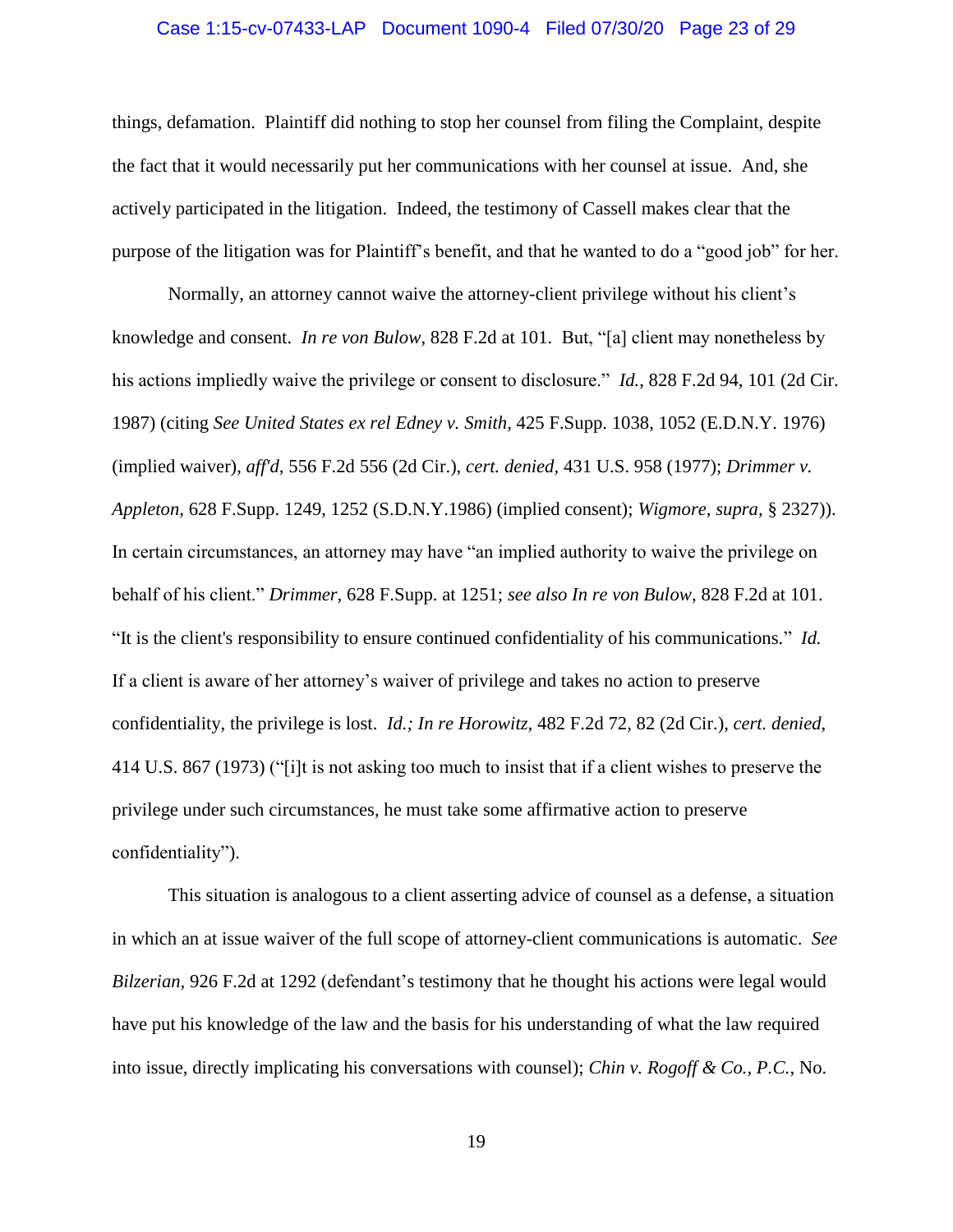05 CIV. 8360(NRB), 2008 WL 2073934, at \*6 (S.D.N.Y. May 8, 2008) (in suit for damages against tax advisor for negligence in providing tax advice, reliance and causation could only be assessed through invading the attorney-client privilege and examining the nature of counsel's advice to determine different advice was given by attorneys). The at issue waiver is complete "even if a party does not attempt to make use of a privileged communication" *Bowne of New York City, Inc. v. AmBase Corp.*, 150 F.R.D. 465, 488 (S.D.N.Y. 1993) (*discussing Bilzerian*, 926 F.2d 1285); *Chin,* 2008 WL 2073934, at \*6 (waiver occur even where client does not reference attorney communications if review of communications is necessary to establish an element of a claim). Here, Edwards and Cassell put the issue of their "good faith" reliance on Plaintiff's communications to them affirmatively at issue, as well as their investigation of what she told them in those communications. Having done so with Plaintiff's knowledge and consent, and without her protest, the waiver is complete.

The application of the privilege here, after it has been selectively waived, denies Ms. Maxwell information vital to her defense. By way of very limited example, in the case at bar, Plaintiff claims that she was defamed when Ms. Maxwell stated that the allegations Plaintiff made in the Joinder Motion, included allegations regarding Dershowitz, Ms. Maxwell and Prince Andrew, were false. In the Joinder Motion Edwards and Cassell boldly state "Epstein required Jane Doe #3 to have sexual relations with Dershowitz on numerous occasions while she was a minor, not only in Florida but also on private planes, in New York, New Mexico, and the U.S. Virgin Islands." Menninger Decl., Ex. C at 4. Edwards and Cassell, however, had doubts about Plaintiff's allegations based on their own investigation, including whether Dershowitz and Plaintiff were ever on Epstein's plane together. Cassell identified flight logs Edwards and he reviewed as supporting the allegations made by Plaintiff. Menninger Decl*.*, Ex. L at 69-70. He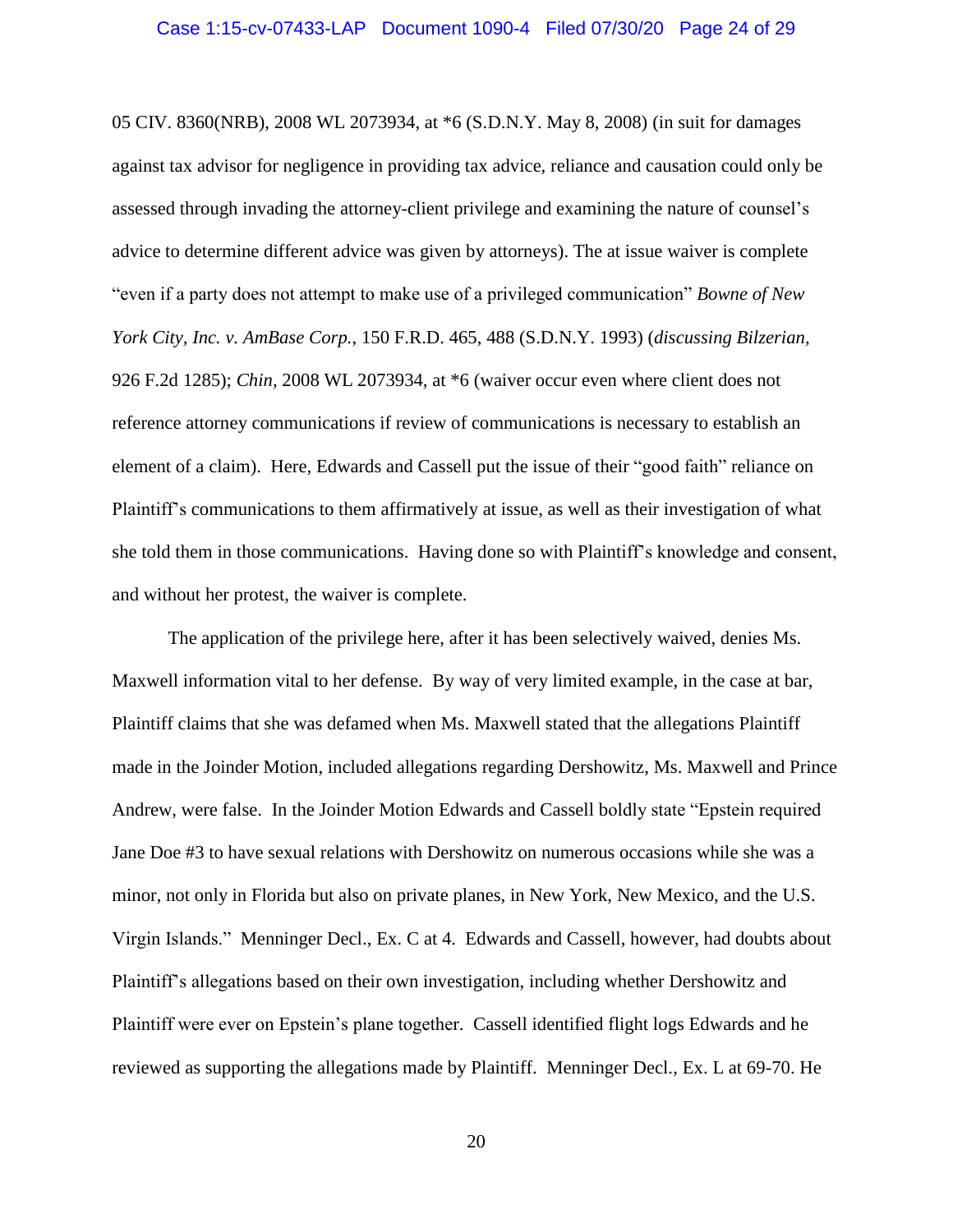### Case 1:15-cv-07433-LAP Document 1090-4 Filed 07/30/20 Page 25 of 29

admits, however, that there is not a single log entry that put Dershowitz and Plaintiff on the same plane.<sup>4</sup> Having put at issue their investigation and "good faith belief" in Plaintiff's stories, they must provide all information about anything that both supports *and* undermines Plaintiff's story and their own belief in the credibility of that story.

Plaintiff will undoubtedly attempt to prop-up her claims that she was telling the truth through use of the investigative material, work product, mental impressions and opinions on her credibility offered by her attorneys/joint defense partners, Edwards and Cassell. Ms. Maxwell cannot be denied access to information showing her attorney's work and investigation shows Plaintiff's stories were fabricated, including the details uncovered demonstrating Plaintiff's lack of credibility.

Each of the factors considered by the Second Circuit to find a broad waiver weighs in favor of finding such a waiver here. The factors are "(1) whether substantive information has been revealed; (2) prejudice to the opposing party caused by partial disclosure; (3) whether partial disclosure would be misleading to a court; (4) fairness; and (5) consistency." *McGrath v. Nassau Cty. Health Care Corp.*, 204 F.R.D. 240, 244.

Cassell and Edwards have revealed in extensive detail their work-product demonstrating why they believed Plaintiff's allegations and incorporated them in the Joinder Motion. It would be prejudicial for Plaintiff to be able to support her claim in this case that she is not a liar using her attorney's testimony and work product, while preventing discovery of work-product and communications that would prove otherwise or cast doubts on Plaintiff's credibility. It would be

 $\overline{a}$ 

 $<sup>4</sup>$  My question, Mr. Cassell, is: You reviewed the flight logs, correct?</sup>

A. Correct.

Q. You reviewed them in some detail, correct?

A. Correct.

Q. Is there any entry on those flight lines -- logs that you read as putting Professor Dershowitz and Miss Roberts on the same plane?

A. No.

Menninger Decl., Ex. L 206:3-11.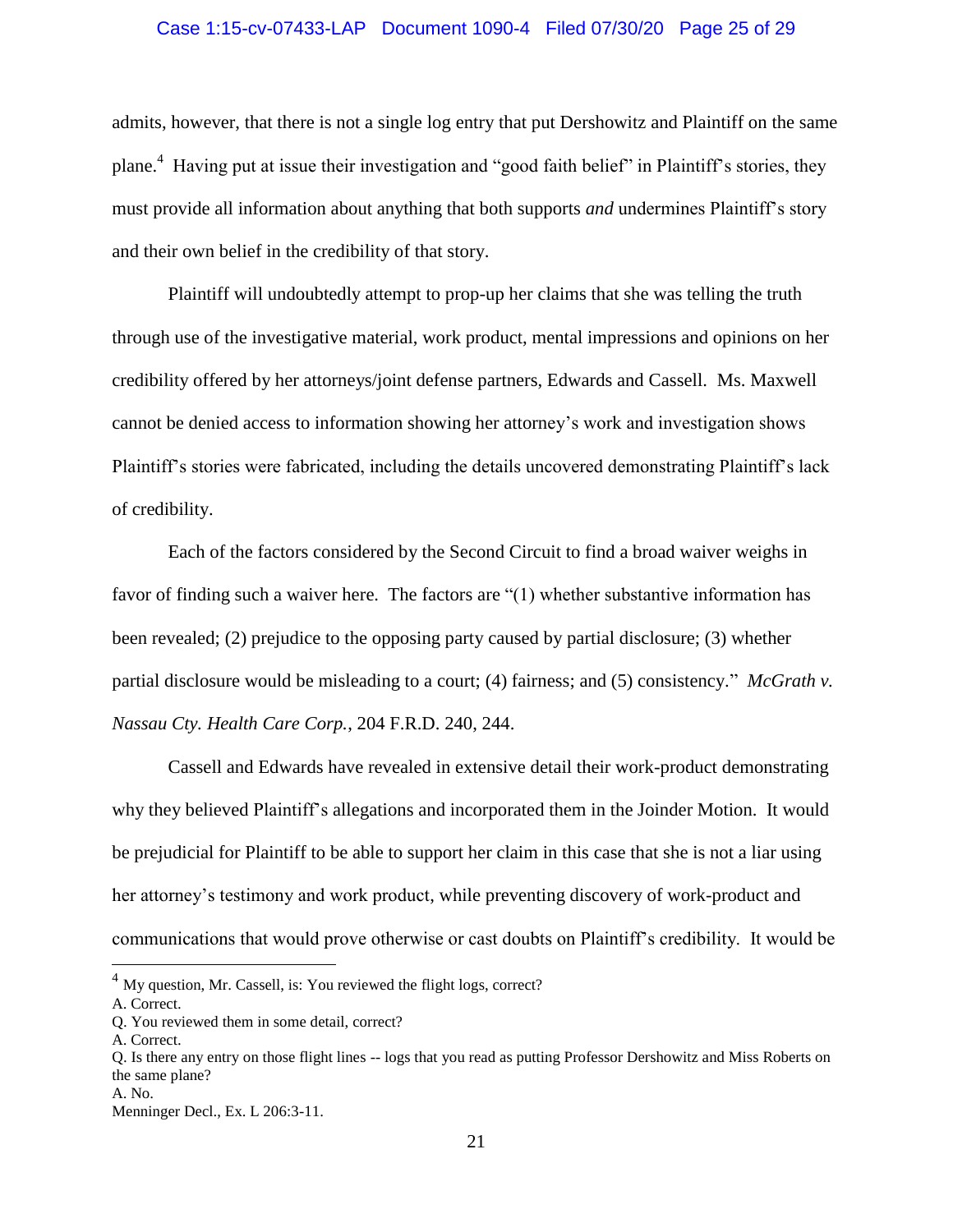#### Case 1:15-cv-07433-LAP Document 1090-4 Filed 07/30/20 Page 26 of 29

misleading to the court or any jury to hear testimony from Plaintiff's counsel about all the factual basis, work product and thought process on which they relied in making the allegations in the Joinder Motion, but refusing to permit Ms. Maxwell discovering or presenting contradicting information that Plaintiff's attorneys had, including information that led them to conclude that it was a "mistake" to have filed sexual misconduct allegations against Dershowitz. Fairness and consistency require that Plaintiff and her attorneys be required to disclose all work product and attorney-client communications relating their investigations of Plaintiff's statements and story as alleged in the CVRA Case, their investigations of the allegations, their assessment of the credibility of the allegations, and contradictory evidence uncovered.

### <span id="page-25-0"></span>**III. There is No Privilege as to Communications with Scarola**

Plaintiff listed on her privilege log Jack Scarola, Edwards and Cassell's attorney, as an individual who received or sent communications or documents relating to the CVRA Case. The log does not state what these documents are, instead including them as part of the "categorical" logging. The "Types of Privileges" identified are Attorney Client, Work Product, and Joint Defense/Common Interest. It is entirely unclear how any of these protections can be invoked regarding communications including Scarola or over documents provided by or to him.

### *a. There is no Attorney-Client Relationship*

<span id="page-25-1"></span>Plaintiff specifically states in her interrogatory responses that Scarola is not and has never been her attorney. Thus, there can be no attorney-client-communications between Plaintiff and Scarola. If there were, Plaintiff has clearly and voluntarily waived any privilege.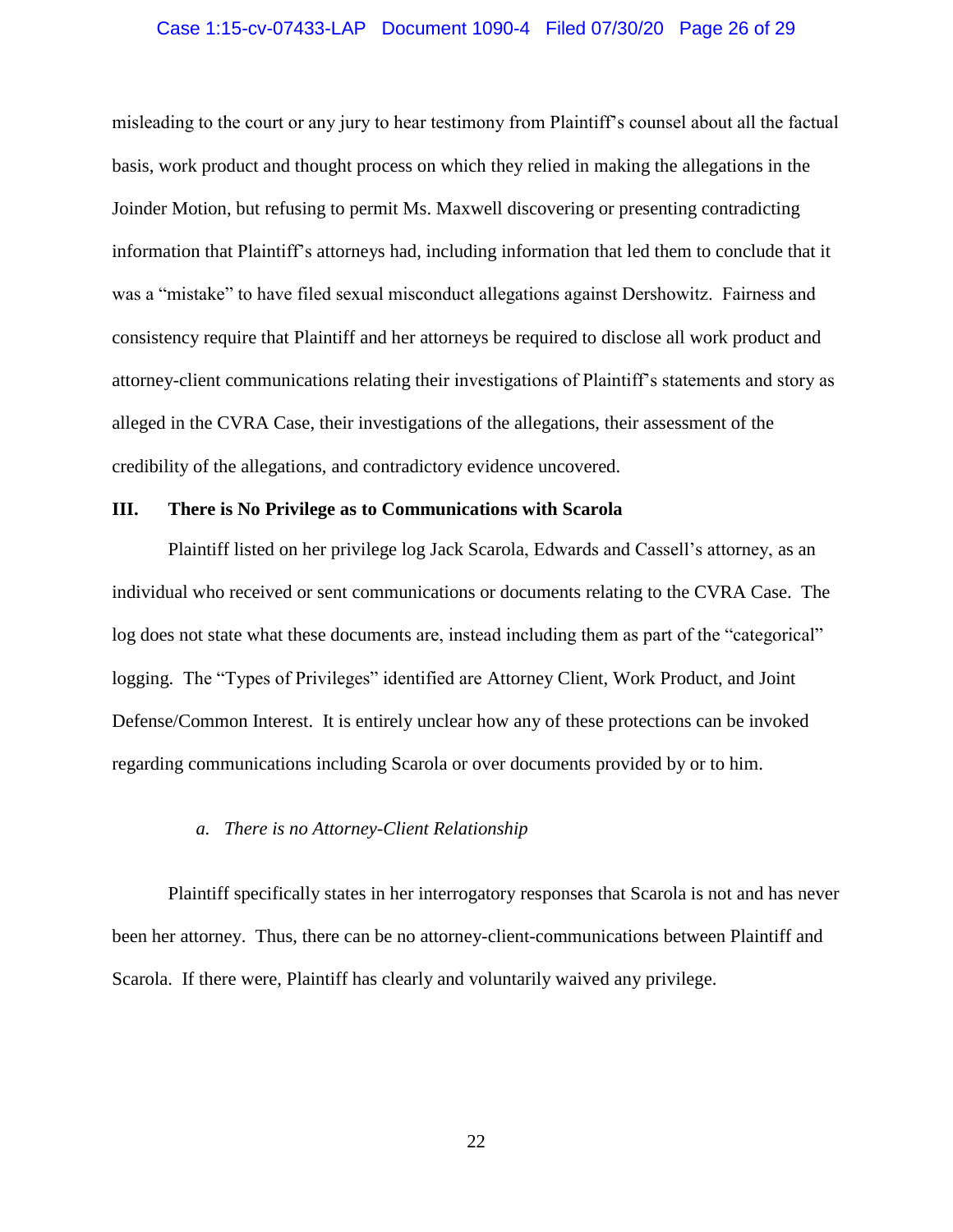#### *b. Work Product Privilege has been Waived*

<span id="page-26-0"></span>In 2011, Scarola acted as Edward's attorney in a case captioned *Epstein v. Edwards*, Case No. 502009CA040800XXXMB, in the Circuit Court for the Fifteenth Judicial Circuit, Palm Beach County, Florida (the "Epstein v. Edwards Case."). That action is still pending. According to the most recent discovery responses, Edwards represented Plaintiff in the CVRA Case at the same time. *SOF,* [¶\(d\).](#page-7-0)

On April 7, 2011, Edwards, Scarola and Plaintiff had a telephone conversation, recorded with the knowledge and consent of Plaintiff. Menninger Decl., Ex N at 1. The content of the conversation is a detailed interview of Plaintiff recounting her story of her time with Epstein. The transcript of that conversation, clearly marked "Work Product," has been produced widely and attached to multiple court filings. It was used affirmatively in the Epstein v. Edwards Case and filed on May 17, 2011 in that case. *See* Menninger Decl., Ex. O (Notice of Filing). It was also used affirmatively in the CVRA Case. *See* Menninger Decl., Ex. P, DE #290, Exhibit 3. It was produced in this case and in the Dershowitz Case by Plaintiff and her counsel. *See* Menninger Decl., Ex. Q. It apparently was also transmitted to the press. *See* Menninger Decl., Ex. J.

As discussed above, putting information contained in this "work product" document at issue waives of any protection and extends to any and all work product of Scarola related to Plaintiff or her claims and stories.

### *c. There is no basis to claim common interest or joint defense privilege*

<span id="page-26-1"></span>It bears repeating that "[t]he party asserting the privilege ... bears the burden of establishing its essential elements." *Mejia*, 655 F.3d at 132; *see also Wultz v. Bank of China Ltd.*,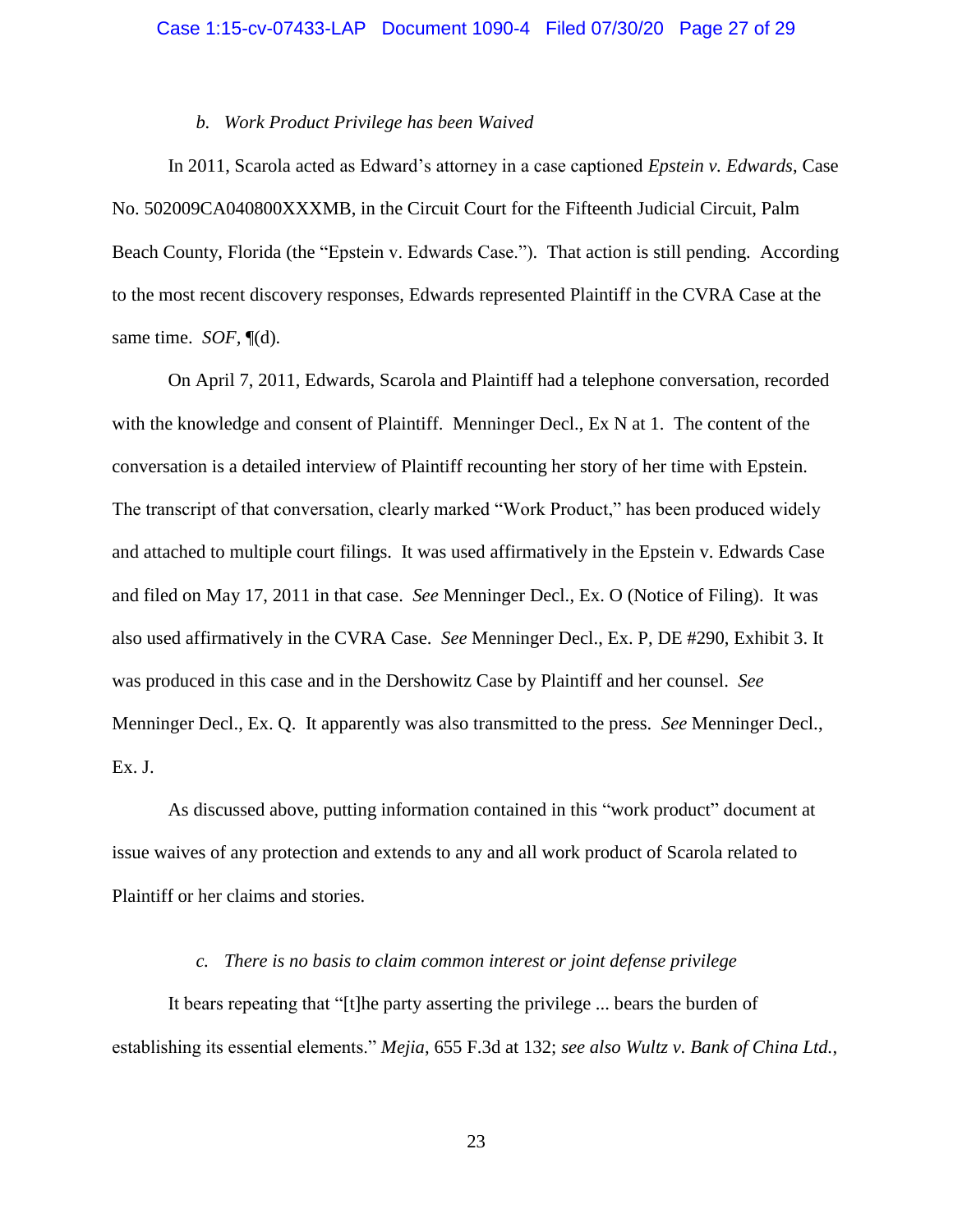304 F.R.D. 384, 391 (S.D.N.Y.2015) ("The party invoking the privilege also has the burden to show that the privilege has not been waived.").

Plaintiff provides no basis for claiming a common interest or joint defense with *anyone* related to the CVRA case. The only two people Scarola represents, to Ms. Maxwell's knowledge, are Edwards and Cassell. They are the attorneys in the CVRA case, and by definition should not have a personal or common interest with the parties in that litigation. Regardless, it is Plaintiff's burden to establish that such and interest exists, who is involved, and Scarola's role. Having failed to provide any of the information necessary to establish the applicability of these privileges, they are waived. *See S.E.C. v. Yorkville Advisors, LLC*, 300 F.R.D. 152, 162 (S.D.N.Y. 2014) (failure to provide adequate descriptions of the subject matter, authors and recipients of the withheld documents resulted in waiver of privilege). There is simply no basis for withholding any communication with or work product of Scarola.

### **CONCLUSION**

<span id="page-27-0"></span>Plaintiff and her lawyers waived any privilege as to their communications related to the subject matters of (a) the CVRA litigation and (b) the *Edwards and Cassell v. Dershowitz* Case. Similarly, Plaintiff's lawyers waived any claim of work product to material gathered in relation to those litigations.

Accordingly, Ms. Maxwell requests that the Court enter an order finding (a) a waiver of the attorney-client privilege as to the subject matter of the CVRA and Dershowitz litigations and (b) a work product exemption for materials gathered in relation to those matters. She further requests an Order directing Plaintiff to provide Ms. Maxwell with all documents as to which such the attorney-client privilege and work product have been waived.

Dated: May 26, 2016.